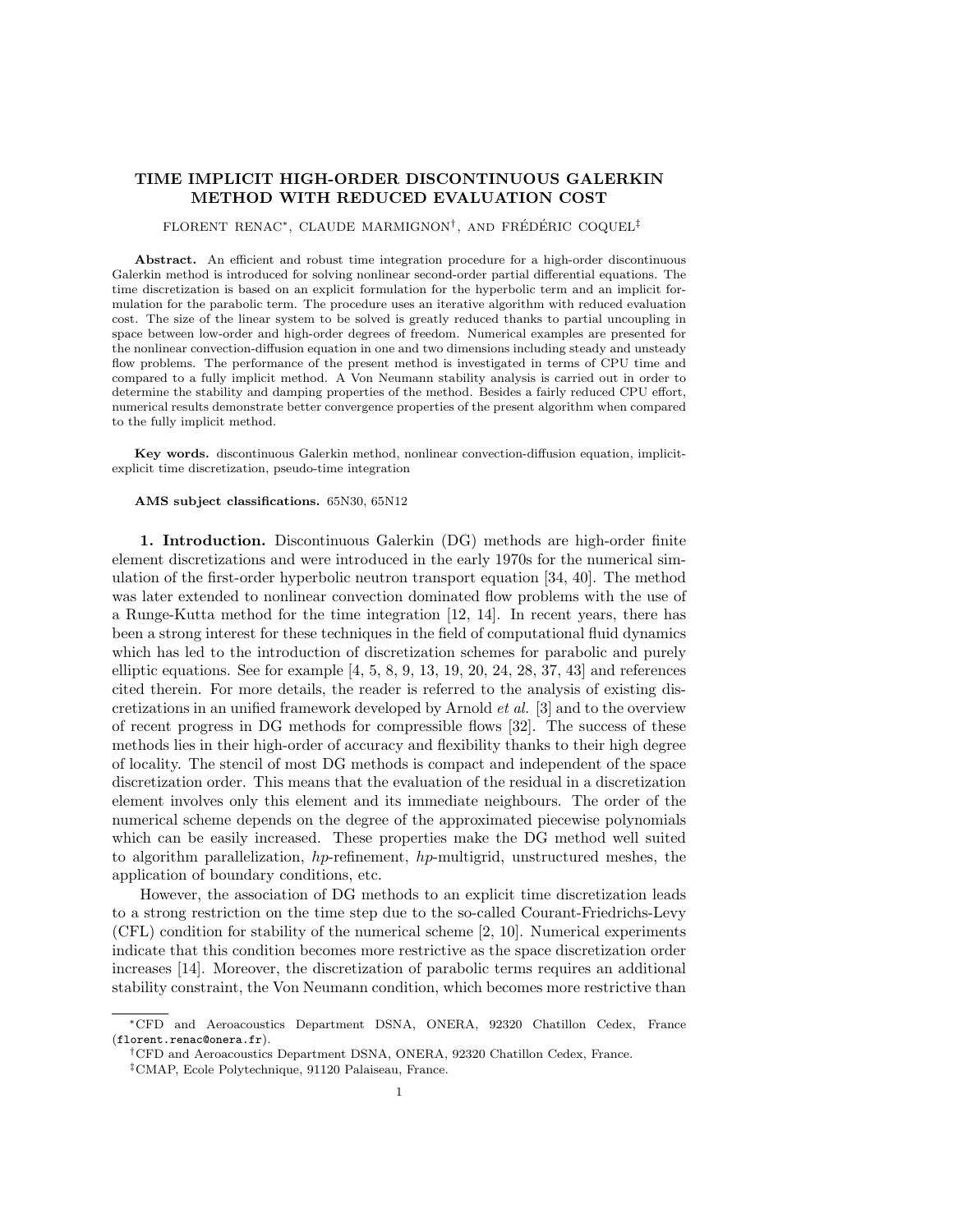the CFL condition for flow regions with small cell Reynolds number as in boundary layers. In high Reynolds number flows, the large variations in element size required to resolve all the spatial scales make the use of explicit time integration techniques prohibitive.

Implicit solvers are thus needed with this type of flows. However, the shortcoming of these methods is the extremely high computational cost induced by the large number of degrees of freedom (DOF) per element. The application of an implicit time discretization technique to a nonlinear system of equations leads to an algebraic system to be solved at each time step. The size of this system is equal to the total number of unknowns of the discrete problem and may become very large for practical applications (e.g. the resolution of RANS equations coupled with turbulent transport equations on three-dimensional grids). Being able to solve these large systems at a reasonable computational cost is therefore essential for the efficiency of the DG methods and adapted solutions have been proposed.

For large size problems, the use of direct solution techniques remains too expensive and iterative methods must be employed. Several authors have applied Newton GMRES and implicit Runge-Kutta methods to the resolution of compressible Euler, Navier-Stokes and RANS equations in the context of DG discretizations [6, 7, 22, 30, 39]. Various preconditioned iterative algorithms have been introduced showing the potential benefits of taking advantage of either the block structure of the Jacobian matrix or a factorization using reordering [18, 25, 38, 39]. In [29] a block diagonal preconditioner for linear problems based upon a domain decomposition method with static condensation is seen to achieve an optimal convergence where the convergence rate of the implicit iterative solver is independent of the number of DOF. Static condensation was also successfully applied to a direct solver in [42]. Multigrid approaches where convergence acceleration is achieved through the use of coarse levels constructed by reducing the polynomial degree  $(p$ -multigrid) or using coarser grids with fewer elements  $(h$ -multigrid) have also been proposed [18, 25, 36]. Yasue *et al.* [44] used a pointwise relaxation implicit scheme associated to the resolution of a simplified implicit system. The results showed a reduction of the number of iterations and CPU time needed for convergence of the algorithm for compressible Euler and Navier-Stokes equations in three-dimensions. The method was however limited to second-order space discretization schemes. Dolejšì et al. developed a semi-implicit method where the linear terms in the discrete equations are treated implicitly and the nonlinear terms are treated with an explicit extrapolation [21, 22]. We note that all these techniques consider the resolution of a large size nonlinear problem for the total number of unknowns.

The purpose of this article is to introduce a robust and fast time integration method adapted to an implicit formulation of a DG discretization of nonlinear viscous terms of partial differential equations (PDE) while convective terms are treated explicitly. We use the BR2 scheme from Bassi and Rebay [5] which guaranties an optimal order of convergence of the  $L_2$ -norm of the error between the numerical approximation and the underlying analytical solution [3]. The stencil of this method is also compact which allows the use of a sparse implicit matrix and hence reduces memory requirement and operation count. We use an admissible change of variable which follows from the classical notion of entropy solutions in the context of first-order and second-order PDE. Entropy solutions have been found to play a fundamental role in the mathematical analysis of PDE [1, 35], the analysis of complex physical systems [11, 17], and the numerical approximation of PDE [27]. We also refer to the text-books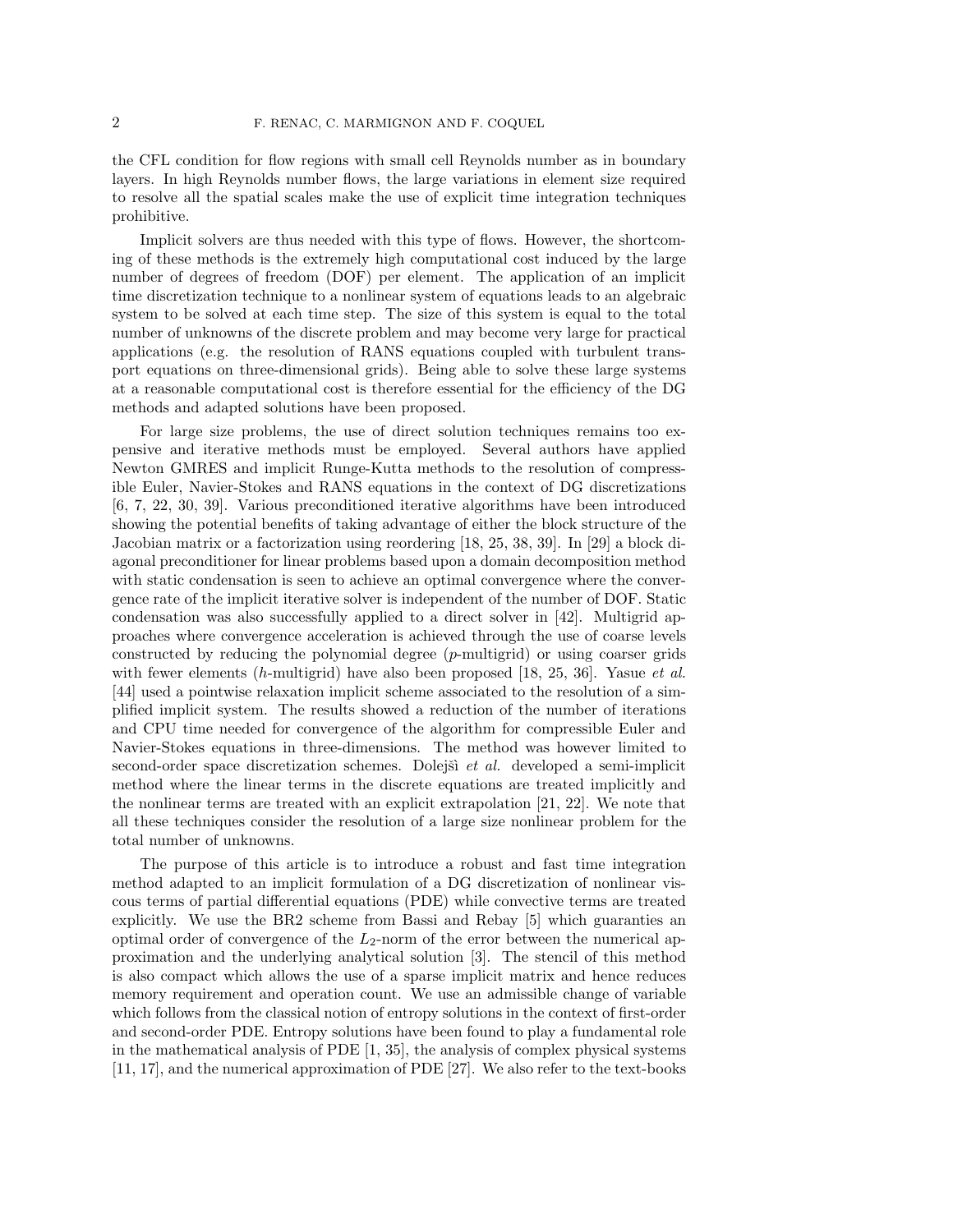by Dafermos [15] or Godlewski and Raviart [26]. For the resolution of the discrete problem at each time step, we propose to use a simplified implicit system based on a reduced communication between elements which share a common interface. This assumption follows from the natural hierarchy of the basis of the discrete function space. The numerical solution is the sum of modes associated to different polynomials spanning the basis. The communication between adjacent elements is assumed to be dominated by the coupling between DOF associated to the lowest order modes only. This condition is essential to simplify the implicit problem and reduce its size. After solving the implicit problem for the low-order DOF, a local reconstruction is used for evaluating the higher order DOF. By local, we mean a reconstruction based on the stencil of the DG discretization. This property is essential to keep the locality of the DG method. The simplified algorithm is here introduced for the resolution of steady problems with a time marching technique and using an iterative solver. An application to an unsteady flow problem with a pseudo-time stepping method is also presented.

The paper is organized as follows. Section 2 presents the numerical approach. After introducing the nonlinear convection-diffusion equation and entropy solution in  $\S 2.1$ , the DG discretization is formulated in  $\S 2.2$ . Then, the time implicit discretization and its simplification are introduced in § 2.3 and 2.4, and the computational cost of the methods is analyzed in § 2.5. Section 3 is devoted to a Von Neumann analysis of the numerical scheme. The overall performance of the method is assessed by several numerical experiments in  $\S$  4. Results are obtained for a one-dimensional (1D) problem (section 4.1) and two-dimensional (2D) steady and unsteady flow problems (sections 4.2 and 4.3). Finally, the conclusions of this research are summarized in  $\S 5$ .

## 2. Model problem and discretization.

2.1. Nonlinear convection-diffusion equation and entropy solution. The discussion in this paper focuses on the discretization of nonlinear scalar convectiondiffusion equation with a DG method. Let  $\Omega \subset \mathbb{R}^d$  be a bounded domain where d is the space dimension and consider the following problem

$$
\nabla \cdot (\mathbf{c}(\mathbf{x})u) - \nabla \cdot (\mathbf{B}(\mathbf{x}, u)\nabla u) = s(\mathbf{x}) \text{ in } \Omega,
$$
\n(2.1a)

$$
u = u_D \quad \text{on } \Gamma_D,\tag{2.1b}
$$

$$
\nabla u \cdot \mathbf{n} = g_N \quad \text{on } \Gamma_N,\tag{2.1c}
$$

which describes the conservation of the scalar quantity  $u(\mathbf{x})$  convected in a velocity field  $c(x) \in \mathbb{R}^d$  and subject to diffusion. The nonlinear diffusivity tensor  $B(x, u)$ is here assumed to be strictly positive definite and we will specify its special form later on. The forcing function  $s(\mathbf{x}) \in L^2(\Omega)$  represents production of the quantity u. The boundary of the domain  $\partial\Omega$  is partitioned into nonoverlapping boundaries as  $\partial\Omega = \Gamma_D \cup \Gamma_N$  where  $\Gamma_D$  and  $\Gamma_N$  denote Dirichlet and Neumann boundaries and we assume that  $u_D \in L^2(\Gamma_D)$  and  $g_N \in L^2(\Gamma_N)$ . By **n** we denote the unit outward normal vector to  $\partial Ω$ .

The aim of the present work is to derive a fast time marching method for the numerical resolution of problem  $(2.1)$  with a DG space discretization. The quantity  $u = u(\mathbf{x}, t)$  is now assumed to be a function of space and time and a pseudo-time derivative is added to equation (2.1a) thus leading to

$$
u_t + \nabla \cdot (\mathbf{c}(\mathbf{x})u) - \nabla \cdot (\mathbf{B}(\mathbf{x}, u)\nabla u) = s(\mathbf{x}) \quad \text{in } \Omega \times (0, \infty)
$$
 (2.2)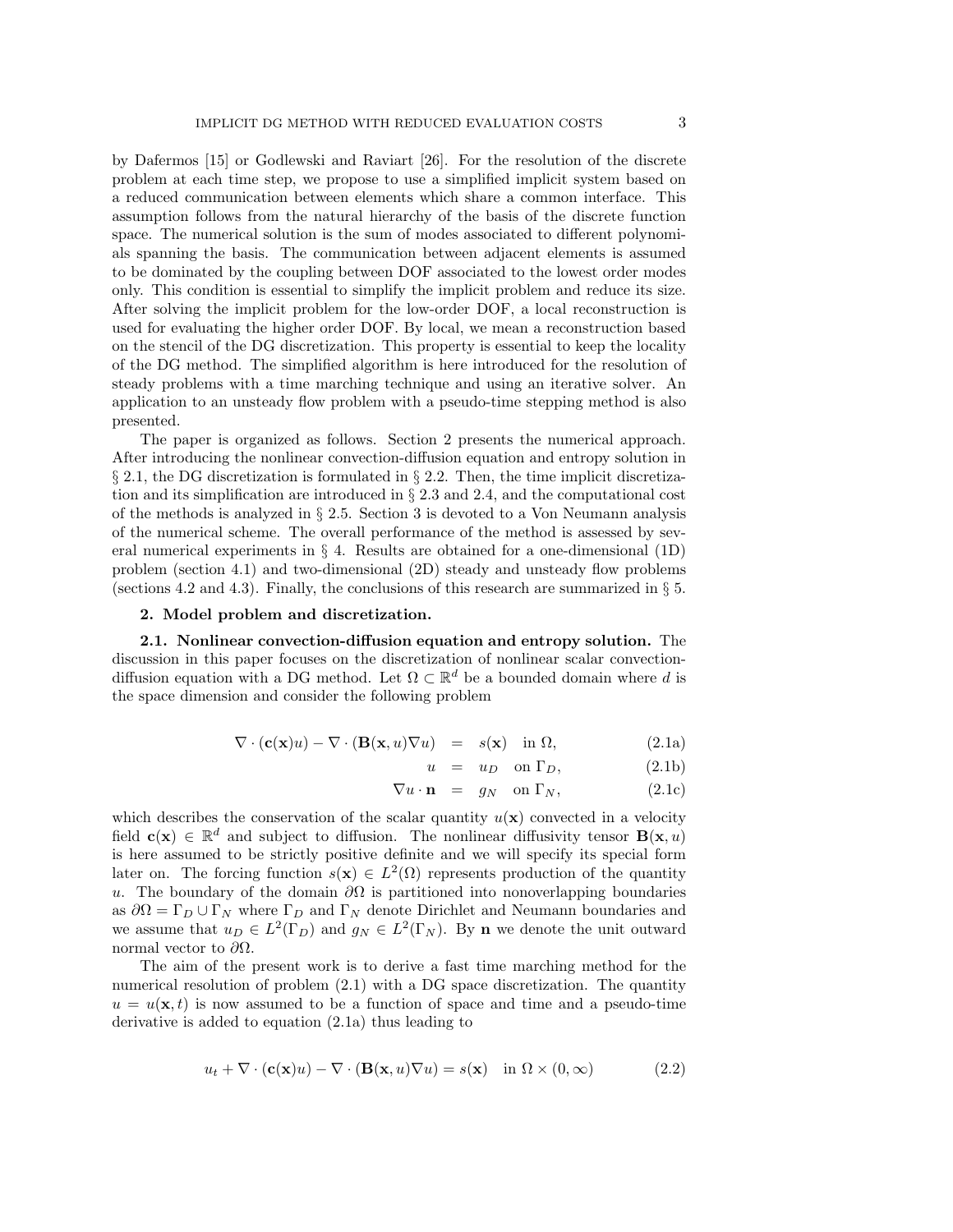with boundary conditions (2.1b,c) and the initial condition  $u(\mathbf{x},0) = u_0(\mathbf{x})$  in  $\Omega$ , where  $u_0 \in H^1(\Omega)$ . We consider entropy solutions of this problem and assume that the diffusivity tensor is of the form  $\mathbf{B}(\mathbf{x}, u) = \mathcal{U}_{uu}(u)\mathbf{C}(\mathbf{x})$  where for any given  $\mathbf{x} \in \mathbb{R}^d$  $\mathbf{C}(\mathbf{x}) \in \mathbb{R}^{d \times d}$  is a positive definite matrix and  $\mathcal{U}(u)$  is a strictly convex scalar function. The function U is said to be an entropy function for the problem  $(2.2)$  [27]. As pointed out in the introduction, entropy solutions are motivated by physical problems where conservative variables are consistent with entropy variables (see references cited in the introduction). Introducing the change of variable  $v = \mathcal{U}_u(u)$  such that  $\mathcal{U}_{uu}u_v = 1$ leads to the following problem for v:

$$
u(v)_t + \nabla \cdot (\mathbf{c}(\mathbf{x})u(v)) - \nabla \cdot (\mathbf{C}(\mathbf{x})\nabla v) = s(\mathbf{x}) \quad \text{in } \Omega \times (0, \infty)
$$
 (2.3)

with boundary and initial conditions

$$
v = \mathcal{U}_u(u_D) \quad \text{on } \Gamma_D,\tag{2.4a}
$$

$$
u_v(v)\nabla v \cdot \mathbf{n} = g_N \qquad \text{on } \Gamma_N,\tag{2.4b}
$$

$$
v(\mathbf{x},0) = \mathcal{U}_u(u_0(\mathbf{x})) \text{ in } \Omega. \tag{2.4c}
$$

The nonlinearity in the second-order derivative of the diffusion term has been shifted to the first-order derivatives in time and space.

2.2. Discontinuous Galerkin formulation. The DG method consists in defining a discretized weak formulation of the problem (2.3) subject to initial and boundary conditions (2.4). Using classical notations (see for instance [3]), the domain  $\Omega$  is partitioned into a shape-regular mesh  $\Omega_h = \bigcup_{j=1}^N \Omega_j$  consisting of nonoverlapping and nonempty elements  $\Omega_j$  of characteristic size  $h := \min\{\text{diam } \Omega_j, 1 \leq j \leq N\}$  where diam  $\Omega_i$  is the diameter of biggest ball included in  $\Omega_i$ . We define the set of interior and boundary faces as

$$
\mathcal{E}_i = \{ e \in \mathcal{E}_h : e \cap \partial \Omega_h = \emptyset \}, \quad \mathcal{E}_b = \{ e \in \mathcal{E}_h : e \in \partial \Omega_h \},
$$

where  $\mathcal{E}_h = \mathcal{E}_i \cup \mathcal{E}_b$  denotes the union of all open  $(d-1)$ -dimensional faces in  $\Omega_h$ . The set of boundary faces may be further divided into  $\mathcal{E}_b = \mathcal{E}_D \cup \mathcal{E}_N$  consisting of faces of  $\Gamma_D$  and  $\Gamma_N$ , respectively.

We consider the broken space  $L^2(\Omega_h) = \{ \varphi \in L^2(\Omega) : \varphi|_{\Omega_j} \in L^2(\Omega_j), 1 \leq \varphi \}$  $j \leq N$  and look for approximate solutions in the function space of discontinuous polynomials

$$
\mathcal{V}_h^p = \{ \varphi \in L^2(\Omega_h) : \varphi|_{\Omega_j} \circ F_j \in \mathcal{Q}_p(\kappa), 1 \le j \le N \},\tag{2.5}
$$

where  $\mathcal{Q}_p(\kappa)$  denotes the space of functions formed by tensor products of polynomials of degree at most p on the master element  $\kappa = I^d$  where  $I = [-1,1]$ :  $\mathcal{Q}_p(\kappa) =$  $\bigotimes_{i=0}^d \mathcal{P}_p(I)$ . Each physical element  $\Omega_j$  is the image of  $\kappa$  through the mapping  $F_j$ . The numerical solution of equation (2.3) can be written as

$$
v_h(\mathbf{x}, t) = \sum_{l=1}^{N_p} \phi^l(\mathbf{x}) V_j^l(t) \quad \forall \mathbf{x} \in \Omega_j, \ 1 \le j \le N, \ \forall t \ge 0,
$$
\n(2.6)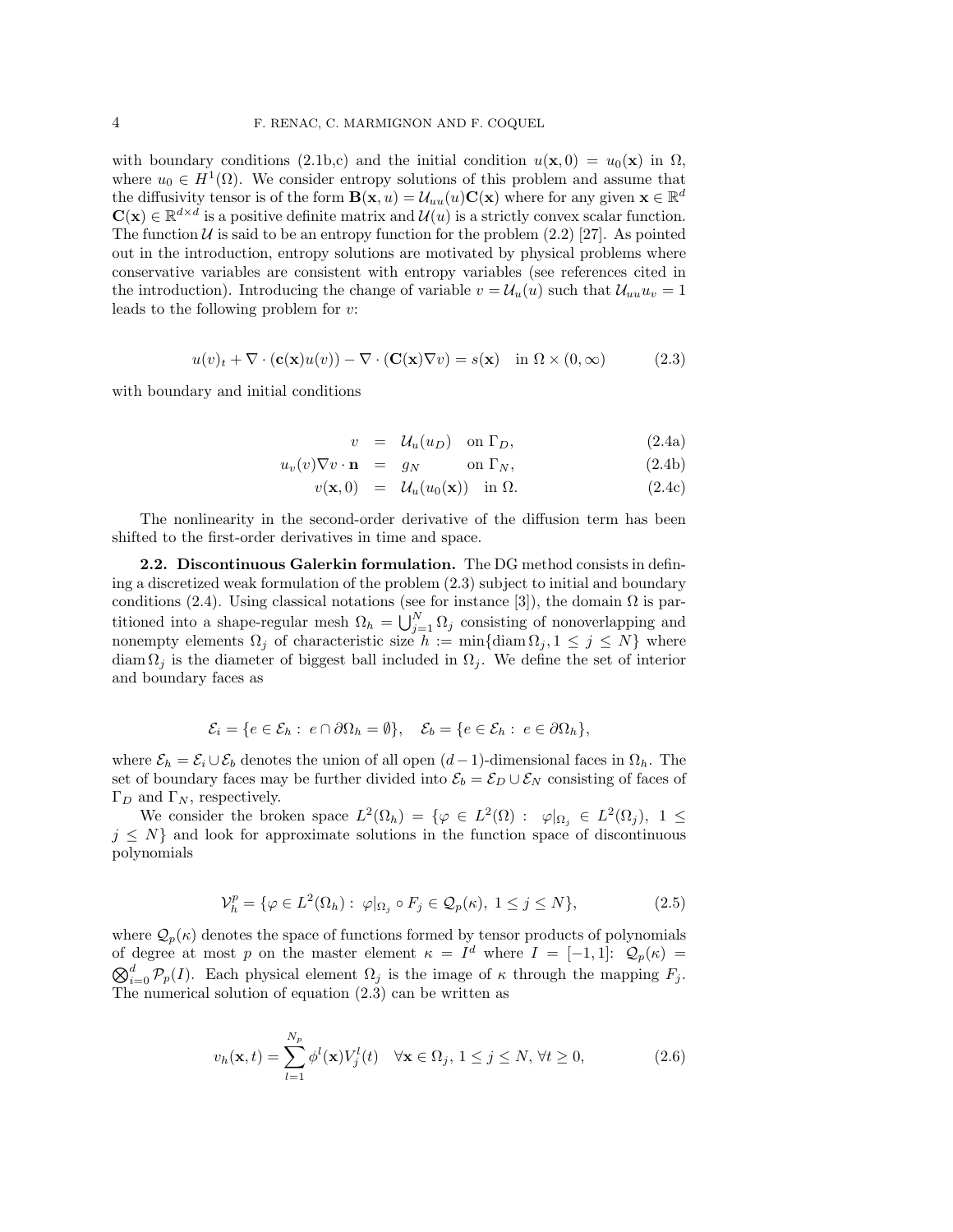FIG. 2.1. Elements intérieur  $\Omega_j^+$  et extérieur  $\Omega_j^-$  et définitions des traces  $v_h^{\pm}$  sur une interface,  $e, du$  vecteur normal unitaire sortant,  $n$ , et de la taılle caractéirstique de l'élément, h.

where  $V_j^l$  are the DOF in the element  $\Omega_j$ . The subset  $(\phi^1, \ldots, \phi^{N_p})$  constitutes a hierarchical and orthogonal modal basis of  $\mathcal{V}_h^p$  and  $N_p = \Pi_{i=1}^d (p+i)/i$  is its dimension. In this work, we will use Legendre polynomials as basis in one dimension and the Dubiner basis [23] in two dimensions.

The face-based formulation of the BR2 discretization [5] of equation (2.3) reads: find  $v_h$  in  $\mathcal{V}_h^p$  such that for all  $\phi$  in  $\mathcal{V}_h^p$  we have

$$
\int_{\Omega_h} \phi u(v_h)_t d\mathbf{x} + \mathcal{L}_c(v_h, \phi) + \mathcal{L}_v(v_h, \phi) + \mathcal{L}_s(\phi) = 0
$$
\n(2.7)

with the initial condition

$$
\int_{\Omega_h} \phi v_h(\mathbf{x}, 0) d\mathbf{x} = \int_{\Omega_h} \phi \mathcal{U}_u(u_0(\mathbf{x})) d\mathbf{x}.
$$

Hereafter, we will use the following operators  $\{\phi\} = (\phi^+ + \phi^-)/2$  and  $[\![\phi]\!] =$  $\phi^+ - \phi^-$  which denote the average and jump operators. Here,  $\phi^+$  and  $\phi^-$  are the traces of  $\phi$  on an interface e taken from within the interior of the element  $\Omega_j^+$  and the interior of the neighbouring element  $\Omega_j^-$ , respectively (see Figure 2.1).

The discretization of the hyperbolic term in (2.7) is nonlinear in its first argument and reads

$$
\mathcal{L}_c(v_h, \phi) = -\int_{\Omega_h} u(v_h) \mathbf{c} \cdot \nabla \phi d\mathbf{x} + \sum_{e \in \mathcal{E}_i} \int_e [\phi] \hat{f}_c dS + \int_{\mathcal{E}_N} \phi u(v_h^+) \mathbf{c} \cdot \mathbf{n} dS, \quad (2.8)
$$

where **n** denotes the unit outward normal vector to an element  $\Omega_i$ . We use a standard upwind discretization flux as numerical convective flux:

$$
\hat{f}_c = \{u(v_h)\mathbf{c}\}\cdot\mathbf{n} + \frac{\alpha}{2}[\![v_h]\!],
$$

where the numerical constant  $\alpha$  is the biggest eigenvalue of the convective flux Jacobian:  $\alpha = \max\{|u_v(v)\mathbf{c} \cdot \mathbf{n}| : v = v_h^{\pm}\}.$ 

The bilinear and linear forms in (2.7) are defined by

$$
\mathcal{L}_{v}(v_{h}, \phi) = \int_{\Omega_{h}} \mathbf{C}(\nabla_{h}v_{h} + \mathbf{R}_{h}) \cdot \nabla \phi d\mathbf{x} - \sum_{e \in \mathcal{E}_{i}} \int_{e} [\![\phi]\!] \{ \mathbf{C}(\nabla_{h}v_{h} + \mathbf{r}_{h}^{e}) \} \cdot \mathbf{n} dS
$$

$$
- \int_{\mathcal{E}_{D}} \phi \mathbf{C}(\nabla_{h}v_{h}^{+} + \mathbf{r}_{h}^{e+}) \cdot \mathbf{n} dS - \int_{\mathcal{E}_{N}} \phi(g_{N}/u_{v}(v_{h})) \mathbf{C} dS, \qquad (2.9)
$$

and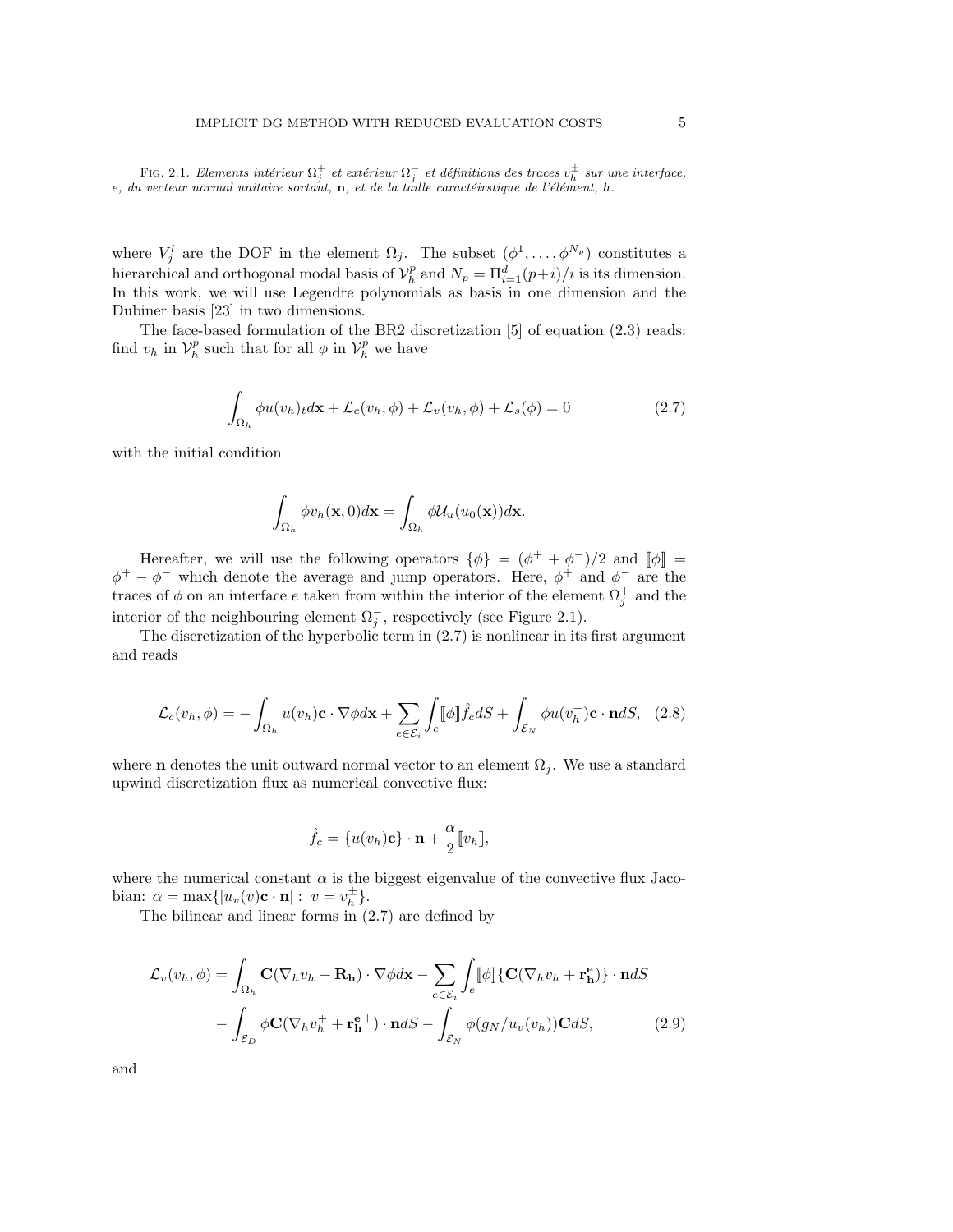$$
\mathcal{L}_s(\phi) = -\int_{\Omega_h} \phi s(\mathbf{x}) d\mathbf{x} + \int_{\mathcal{E}_D} \phi u_D \mathbf{c} \cdot \mathbf{n} dS.
$$
 (2.10)

The so-called global lifting operator  $\mathbf{R}_{h}$  is defined as the sum of local lifting operators  $\mathbf{r}_h^e$ :  $\mathbf{R}_h = \sum_{e \in \mathcal{E}_i \cup \mathcal{E}_b} \mathbf{r}_h^e$ , where  $\mathbf{r}_h^e$  has support on elements adjacent to e and is solution of the following problem: for all  $\phi$  in  $V_h^p$  we have

$$
\int_{\Omega_j^+ \cup \Omega_j^-} \phi \mathbf{r}_{\mathbf{h}}^{\mathbf{e}} d\mathbf{x} = \begin{cases}\n-\int_{e} {\{\phi\}} [v_h] \mathbf{n} dS & \text{if } e \in \mathcal{E}_i, \\
-\int_{e} {\{\phi\}} (v_h^+ - \mathcal{U}_u(u_D)) \mathbf{n} dS & \text{if } e \in \mathcal{E}_D, \\
0 & \text{if } e \in \mathcal{E}_N.\n\end{cases}
$$

**2.3. Time discretization.** The semi-discrete equation  $(2.7)$  is advanced in time by means of an explicit treatment for the hyperbolic term (2.8) and an implicit treatment for the parabolic term (2.9). A backward Euler scheme is used for the time implicit integration. The temporal derivative in (2.7) may be approximated by

$$
\int_{\Omega_h} \phi^k u(v_h)_t d\mathbf{x} \simeq \int_{\Omega_h} \phi^k u_{v_h}^{(n)} \frac{v_h^{(n+1)} - v_h^{(n)}}{\Delta t} d\mathbf{x},
$$

where by  $u_{v_h}^{(n)} > 0$  we denote either  $u_v(v_h^{(n)})$  $\binom{n}{h}$  with  $v_h^{(n)} = v_h(\mathbf{x}, n\Delta t)$  and  $\Delta t$  the time step or an approximation of it, say for instance  $u_{v_h}^{(n)} = u_v(v_h(\mathbf{x}_j, n\Delta t))$  where  $\mathbf{x}_j$  is the centre of the element  $\Omega_j$ . The discrete problem for (2.3) reduces to the following linear system at each time step

$$
\mathbf{A}(\mathbf{V}^{(n+1)} - \mathbf{V}^{(n)}) = -\mathbf{R}(\mathbf{V}^{(n)})
$$
\n(2.11)

with  $V^{(n)}$  the vector of DOF,  $R(V^{(n)}) = L_c(V^{(n)}) + L_vV^{(n)} + L_s$  the residual vector defined by the sum of discrete forms  $(2.8)$  to  $(2.10)$ . The so-called implicit matrix **A** is defined by

$$
\mathbf{A} = \frac{1}{\Delta t} \mathbf{M}^{(n)} + \mathbf{L}_{\mathbf{v}},
$$
\n(2.12)

where  $\mathbf{M}^{(n)} = \text{diag}(\mathbf{M_1}^{(n)}, \dots, \mathbf{M_N}^{(n)})$  denotes the mass matrix whose entries for each block are

$$
(\mathbf{M_j}^{(n)})_{kl} = \int_{\Omega_j} \phi^k \phi^l u_v(v_h^{(n)}) d\mathbf{x}, \quad 1 \le j \le N, \quad 1 \le k, l \le N_p. \tag{2.13}
$$

Here, the matrix  $\mathbf{M}^{(n)}$  is either diagonal if  $u_{v_h}^{(n)} = u_v(v_h(\mathbf{x}_j, t^{(n)}))$  or block diagonal if  $u_{v_h}^{(n)} = u_v(v_h^{(n)})$  $\binom{n}{h}$ .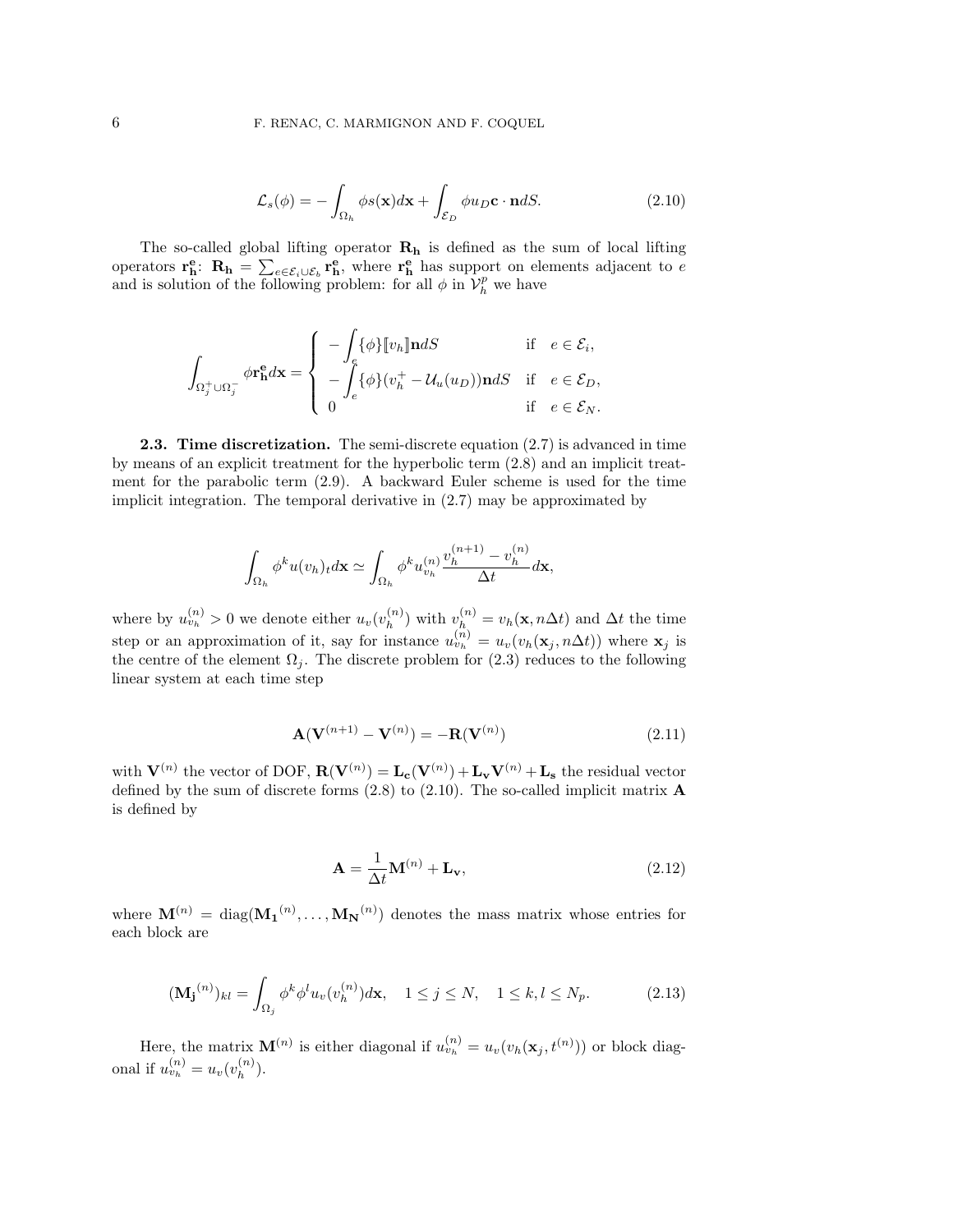

FIG. 2.2. 1D example of the implicit procedure simplification: in  $(a)$  the elementwise numerical solution  $v_h \in V_h^2$  (continuous lines) is the sum of a constant mode (dotted lines), a linear mode (dash-dotted lines) and a quadratic mode (dashed lines). The coupling between modes in elements adjacent to a common interface  $e$  is illustrated by the grey zones; in  $(b)$  the coupling between every  $\overline{m}$  ode in  $\Omega_j^+$  and linear and quadratic modes in  $\Omega_j^-$  is neglected.

2.4. Simplification of the implicit procedure. The matrix A is an unsymmetric real matrix of size  $N_{DOF} = N \times N_p$  since  $L_v$  is and we use a preconditioned biconjugate gradient (BCG) method for solving the linear system (2.11) at each time step. The inversion cost of  $A$  may become prohibitive in practical applications where N is large and where accuracy is looked for (see  $\S 2.5$ ).

We aim at simplifying the linear system resolution by modifying the implicit problem (2.11). This is done by reducing the coupling between modes in adjacent elements. For the sake of clarity, the method is now introduced for a 1D example on the segment  $\Omega_h = \bigcup_{j=1}^N [(j-1)h, jh]$  where  $h = 1/N$ . The application of this method to multidimensional problems is straightforward. The numerical solution (2.6) is a sum of modes as illustrated in Figure 2.2(a) for a numerical solution  $v_h$  in  $\mathcal{V}_h^2$ . The lowest order mode is the constant mode  $\phi^0(\mathbf{x})V_j^0(t)$  where  $V_j^0$  corresponds to the mean value of the numerical solution in  $\Omega_j^+$ . Higher order modes correspond to the linear mode  $\phi^1(\mathbf{x})V_j^1(t)$  and quadratic mode  $\phi^2(\mathbf{x})V_j^2(t)$ .

Every mode in  $\Omega_j^+$  is linked to all modes in the adjacent element  $\Omega_j^-$  through the numerical flux and the lifting operators. Here, we assume that the coupling between low-order modes dominates and we choose to neglect coupling with higher order modes in neighbouring elements. For that purpose, let  $0 \leq p_s \leq p$  be an integer that separates low-order modes  $0 \le q \le p_s$  and high-order modes  $p_s < q \le p$ . We neglect the coupling between modes in  $\Omega_j^+$  and high-order modes in  $\Omega_j^-$ . This is illustrated in Figure 2.2(b) for  $p_s = 0$ .

The implicit matrix (2.12) has a tridiagonal block structure that may be written in the compact form as  $\mathbf{A} = (\mathbf{A}_{j-1}|\mathbf{A}_j|\mathbf{A}_{j+1})$ , where  $\mathbf{A}_j$  and  $\mathbf{A}_{j\pm 1}$  are diagonal and off-diagonal blocks of size  $N_p \times N_p$ . Each block may be further decomposed into

$$
\mathbf{A}_i = \begin{pmatrix} \tilde{\mathbf{A}}_i & \mathbf{B}_i \\ \mathbf{C}_i & \hat{\mathbf{A}}_i \end{pmatrix}, \quad j - 1 \le i \le j + 1,
$$

where  $\mathbf{\tilde{A}}_i \in \mathbb{R}^{N_{ps} \times N_{ps}}$ ,  $\mathbf{\hat{A}}_i \in \mathbb{R}^{(N_p - N_{ps}) \times (N_p - N_{ps})}$  and  $N_{p_s} = \Pi_{i=1}^d (p_s + i)/i$  denotes the number of low-order modes. Uncoupling of high-order modes  $p_s < q \leq p$  in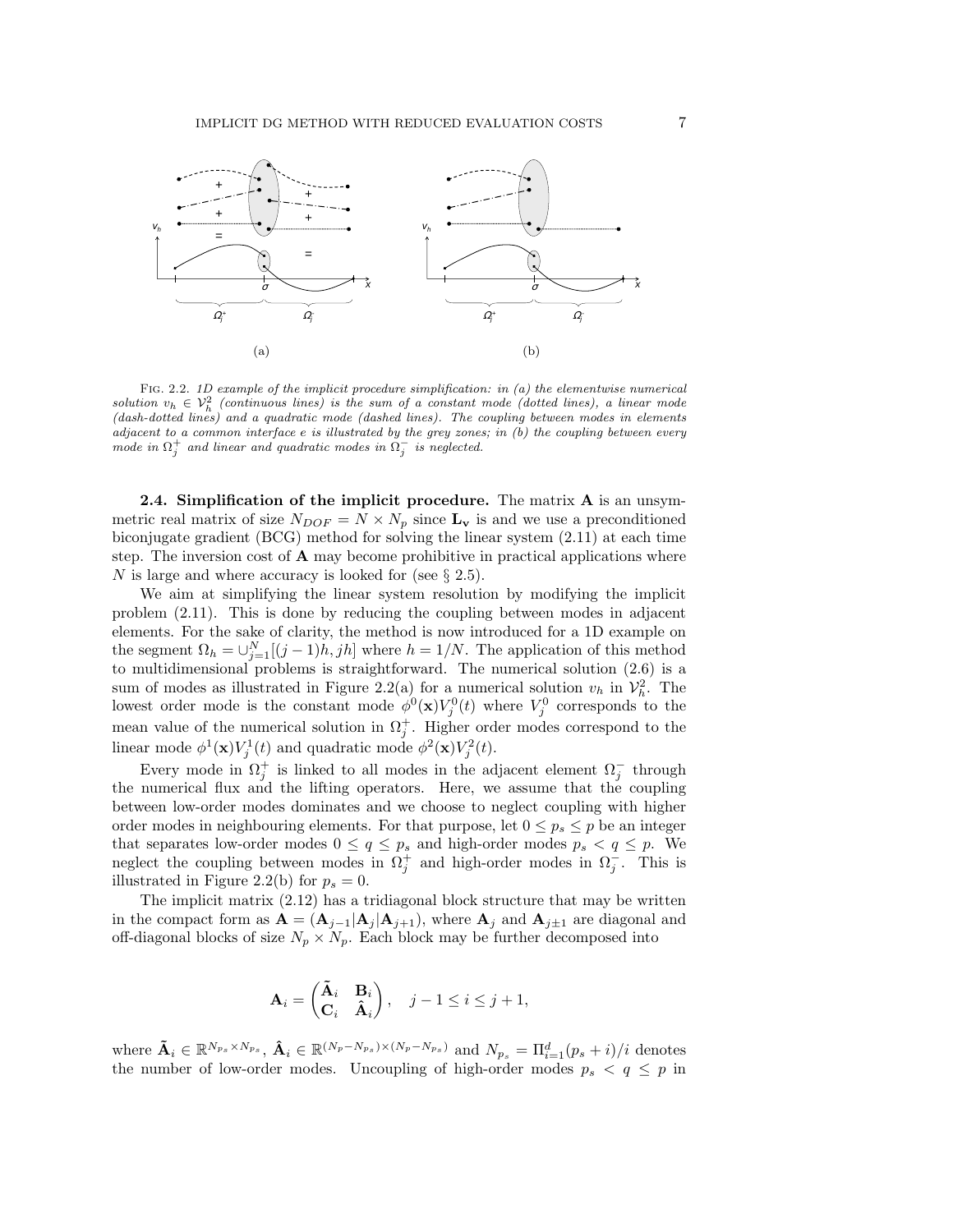neighbouring elements amounts to replace the implicit matrix A by the following matrix

$$
\mathbf{A}^{\star} = \left( \begin{array}{cc} \tilde{\mathbf{A}}_{j-1} & 0 \\ \mathbf{C}_{j-1} & 0 \end{array} \middle| \begin{array}{cc} \tilde{\mathbf{A}}_{j} & \mathbf{B}_{j} \\ \mathbf{C}_{j} & \hat{\mathbf{A}}_{j} \end{array} \middle| \begin{array}{cc} \tilde{\mathbf{A}}_{j+1} & 0 \\ \mathbf{C}_{j+1} & 0 \end{array} \right).
$$

The linear system (2.11) at a physical time step is then replaced by a two-stage algorithm. First, an implicit problem for the low-order modes is solved by expliciting terms accounting for higher order modes:

$$
\tilde{\mathbf{A}} \Delta \tilde{\mathbf{V}}^{(n+1)} = -\tilde{\mathbf{R}}(\mathbf{V}^{(n)}) - \mathbf{B} \Delta \hat{\mathbf{V}}^{(n)},
$$
\n(2.14)

where  $\mathbf{\tilde{A}} = (\mathbf{\tilde{A}}_{j-1} | \mathbf{\tilde{A}}_j | \mathbf{\tilde{A}}_{j+1})$  is a square matrix of size  $N \times N_{p_s}$ ,  $\Delta \mathbf{\tilde{V}}^{(n+1)} = \mathbf{\tilde{V}}^{(n+1)}$  –  $\tilde{\mathbf{V}}^{(n)}$  and  $\Delta \hat{\mathbf{V}}^{(n)} = \hat{\mathbf{V}}^{(n)} - \hat{\mathbf{V}}^{(n-1)}$  where  $\tilde{\mathbf{V}}$  and  $\hat{\mathbf{V}}$  contain low-order and high-order modes, respectively. By  $\tilde{\mathbf{R}}(\mathbf{V}^{(n)})$  we denote the residuals associated to low-order modes and we set  $\mathbf{B} = \text{diag}(\mathbf{B}_1, \dots, \mathbf{B}_N)$ .

Second, higher order modes are reconstructed from the low-order modes and precedent time step solution. We note  $\mathbf{A} = (\mathbf{A}_{j-1}|\mathbf{A}_{j}|\mathbf{A}_{j+1})$  the square matrix of size  $N \times (N_p - N_{p_s})$  and let  $\hat{\mathbf{A}} = \hat{\mathbf{L}} + \hat{\mathbf{D}} + \hat{\mathbf{U}}$  be its decomposition into strictly lower, diagonal and strictly upper parts, respectively. The reconstruction of higher modes reads as follows

$$
(\hat{\mathbf{L}} + \hat{\mathbf{D}}) \Delta \hat{\mathbf{V}}^{(n+1)} = -\hat{\mathbf{R}}(\mathbf{V}^{(n)}) - \mathbf{C} \Delta \tilde{\mathbf{V}}^{(n+1)} - \hat{\mathbf{U}} \Delta \hat{\mathbf{V}}^{(n)},
$$
(2.15)

where  $\hat{\mathbf{R}}(\mathbf{V}^{(n)})$  corresponds to the vector of residuals associated to high-order modes and  $\mathbf{C} = \text{diag}(\mathbf{C}_1, \dots, \mathbf{C}_N)$ . Hence, the linear system to be solved reads

$$
\mathcal{A}\Delta \mathbf{V}^{(n+1)} = -\mathbf{R}(\mathbf{V}^{(n)}) - \mathcal{B}\Delta \mathbf{V}^{(n)},\tag{2.16}
$$

where the matrices  $\mathcal{A}, \mathcal{B} \in \mathbb{R}^{N_{DOF} \times N_{DOF}}$  are defined by

$$
\mathcal{A} = \begin{pmatrix} \tilde{\mathbf{A}} & 0 \\ \mathbf{C} & \hat{\mathbf{L}} + \hat{\mathbf{D}} \end{pmatrix}, \quad \mathcal{B} = \begin{pmatrix} 0 & \mathbf{B} \\ 0 & \hat{\mathbf{U}} \end{pmatrix}.
$$
 (2.17)

Note that  $\mathcal{A}+\mathcal{B}=\mathbf{A}$ , one therefore recovers the full implicit problem (2.11) when  $\Delta V^{(n+1)} = \Delta V^{(n)}$ . This guaranties the same accuracy of both numerical schemes at convergence.

In the following, the full implicit method (2.11) will be referred to as the FULL method, and the simplified implicit method  $(2.16)$  will be referred to as the SIMP $p_s$ method where  $p_s$  denotes the integer that separates the low- and high-order modes. We now compare the properties and performances of both methods in the next sections.

2.5. Computational cost. To quantify the relative cost in floating point operations (flops) of both methods, we evaluate the asymptotic operation count of the matrix inversion at each time step with both algorithms. We use a BCG method with diagonal preconditioning. The matrix inversion depends on the problem dimension and the representation of the sparse matrix. Here, we use a modified sparse row format for the 1D computations and a dense block format for the 2D computations [41]. The number of flops for basic sparse linear algebra operations are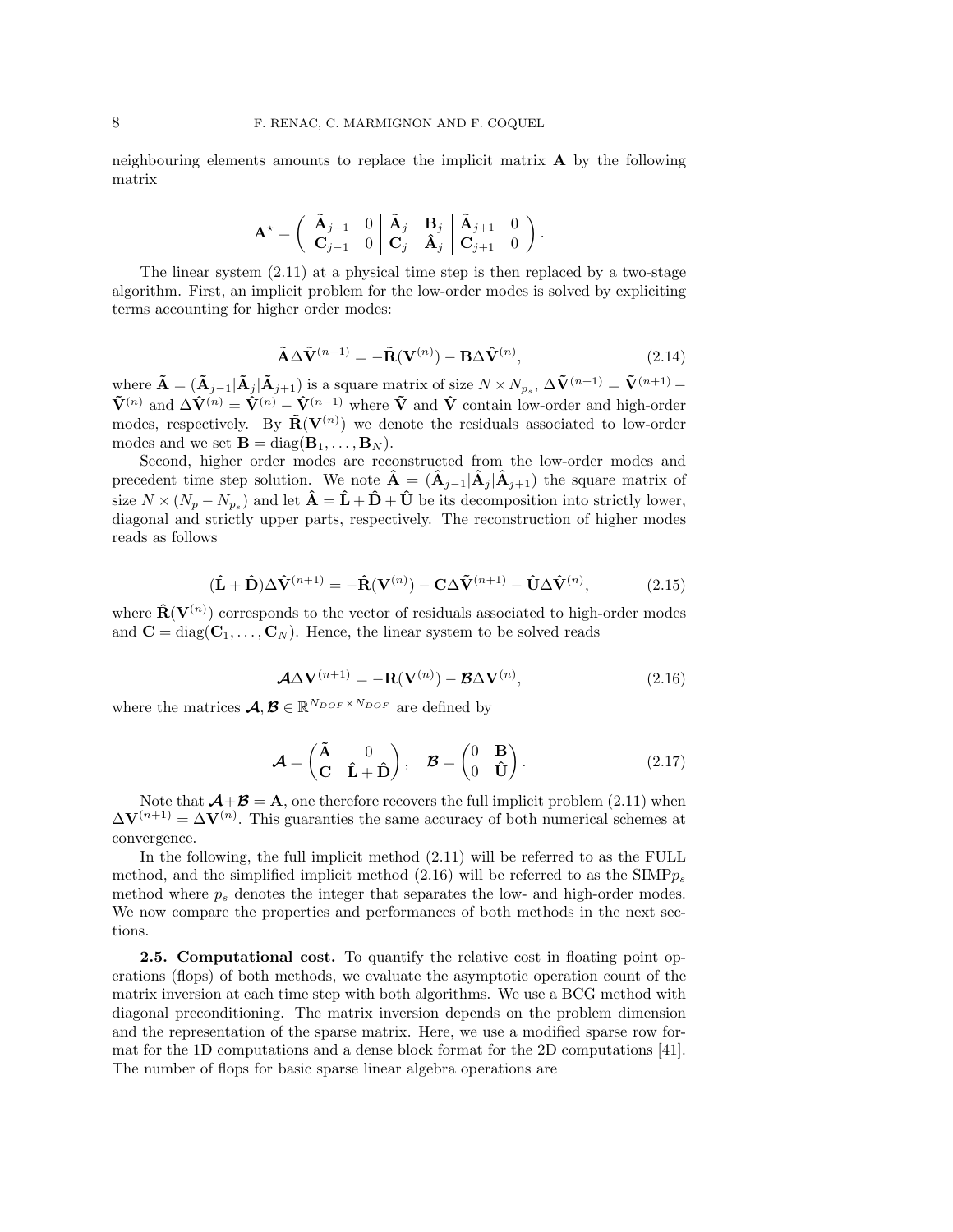Table 2.1

Asymptotic reduction factor  $(N_p/N_{p_s})^2$  in matrix inversion cost for large N by using the SIMP method.

|                       | $p_s$ |   |    |      |     |      |      |     |    |                |      |
|-----------------------|-------|---|----|------|-----|------|------|-----|----|----------------|------|
| ۱2<br>$(N_p/N_{p_s})$ |       | 4 | 9  | 2.25 | 16  | 4    | 1.78 | 25  |    | 6.25 2.78 1.56 |      |
|                       |       | 9 | 36 | 4    | 100 | 11.1 | 2.78 | 225 | 25 | 6.25           | 2.25 |

- $\mathcal{O}(\beta N_p^2 N)$  for a matrix-vector product with  $\beta = 6$  in 1D and  $\beta = 14$  in 2D,
- $\mathcal{O}(N_p\tilde{N})$  for a diagonal preconditioning,
- $\mathcal{O}(2\beta N_p^2 N)$  for a diagonal preconditioned BCG step,
- $\mathcal{O}(N(\dot{N}_p N_{p_s})^2)$  for a triangular back-solve for the resolution of equation  $(2.15).$

The BCG method would converge in  $N_pN$  steps in exact arithmetic. In our experiments, we observed that the method required about  $\alpha N_pN$  steps with  $\alpha \leq 1$  to reach the required convergence level. The factor  $\alpha$  is here assumed to be constant for the sake of simplicity.

The FULL method requires the inversion of the full matrix of size  $N \times N_p$  which requires  $\mathcal{O}(2\alpha\beta N_p^2 N^2)$  flops. The first stage of the SIMP method consists in the inversion of a matrix of size  $N \times N_{p_s}$  which hence requires  $\mathcal{O}(2\alpha\beta N_{p_s}^2 N^2)$  flops. The second stage is the local reconstruction of the high-order modes. This procedure is elementwise and uses operations on  $N_p$ -by- $N_p$  matrices and  $N_p$ -by-1 vectors. The leading term of operation counts is  $\mathcal{O}(2NN_p(N_p-N_{p_s}))$  and comes from the construction of the right-hand side of equation (2.15) and its resolution.

We conclude that the computational cost of the SIMP method is less expensive than the FULL method by a factor  $(N_p/N_{p_s})^2$  for large N. This means that the saving in flops becomes significant when the SIMP method is based on a uncoupling with a reduced number of low-order modes, i.e. when  $p<sub>s</sub>$  is quite lower than p. Moreover, we note that the relative part of high-order modes increases as the space dimension d increases for large p and  $p_s$ :  $N_p/N_{p_s} \simeq (p/p_s)^d$  thus meaning that the separation between low- and high-order modes may be increased for multidimensional problems for a same flop saving (see Table 2.1).

#### 3. Von Neumann analysis.

3.1. Amplification matrix. A Von Neumann analysis is here performed in order to derive practical stability constraints and to analyze dispersion and dissipation errors of the numerical schemes. For the sake of simplicity, we consider the 1D linear convection-diffusion equation

$$
v_t + cv_x - \nu v_{xx} = 0, \quad \text{in}(0,1] \times (0,+\infty) \tag{3.1}
$$

with  $\nu > 0$ ,  $c > 0$ , and periodic boundary condition  $v(0, t) = v(1, t)$ , for all  $t \geq 0$ . Equation (3.1) admits Fourier modes of the form  $v(x,t) = e^{i(kx - \omega t)}$  as exact solutions where k is the prescribed real wave number and  $\omega$  is the corresponding complex frequency satisfying the dispersion relation  $\omega = kc - i\nu k^2$  with  $i^2 = -1$ . The exact amplification factor reads

$$
\tilde{G} = \frac{v(x, t + \Delta t)}{v(x, t)} = |\tilde{G}|e^{-i\tilde{\Phi}},\tag{3.2}
$$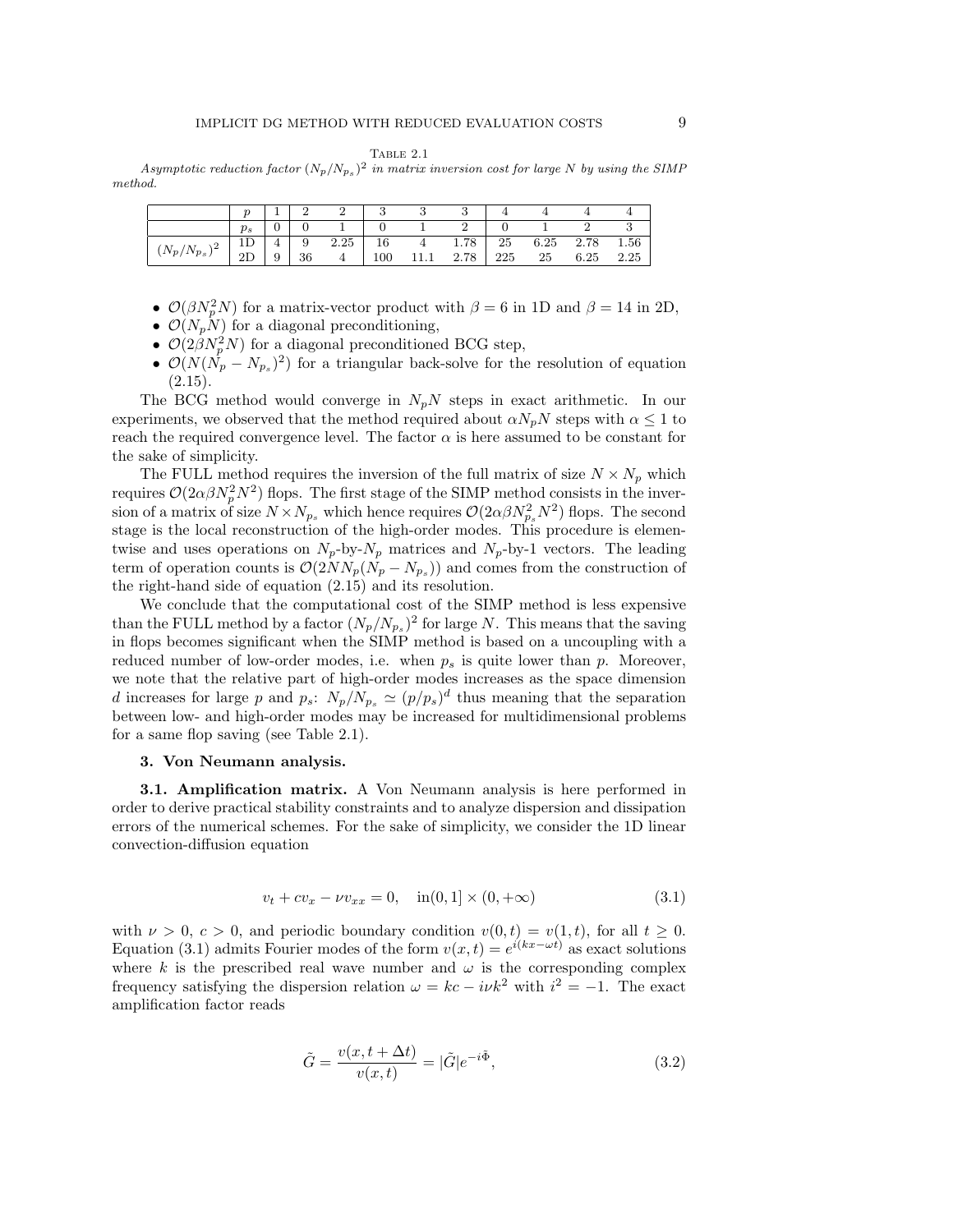where  $|\tilde{G}|$  and  $\tilde{\Phi}$  denote the amplitude and phase of  $\tilde{G}$ , respectively.

A similar decomposition is performed for the numerical solution  $v_h$ . The domain is first divided into regular elements of size  $h = 1/N$ . The exact amplification factor (3.2) may be rewritten as  $\tilde{G} = e^{-D\theta^2} e^{-i\sigma\theta}$  where  $\sigma = c\Delta t/h$  is the Courant Number,  $D = \nu \Delta t / h^2$  is the Von Neumann number and  $\theta = kh$  is the reduced wavenumber. Hence the exact amplitude and phase become  $|\tilde{G}| = e^{-D\theta^2}$  and  $\tilde{\Phi} = \sigma\theta$ , respectively.

Then, the numerical solution is sought in  $\mathcal{V}_h^1$ . The vector of DOF in an element  $\Omega_j$ is assumed to be a Fourier mode  $\mathbf{V}_j^{(n)} = \mathbf{\Xi}^{(n)} e^{ij\theta}$  with  $\theta \in (-\pi, \pi]$ . The amplification matrix for the FULL method is hence  $\mathbf{\Xi}^{(n+1)} = \mathbf{G}_f \mathbf{\Xi}^{(n)}$  with

$$
\mathbf{G}_f = \mathbf{I} - \langle \mathbf{A} \rangle^{-1} \langle \mathbf{R} \rangle \tag{3.3}
$$

where  $G_f$  is in  $\mathbb{C}^{N_p \times N_p}$  and  $\langle \mathbf{A} \rangle = \mathbf{A}_{j-1}e^{-i\theta} + \mathbf{A}_j + \mathbf{A}_{j+1}e^{i\theta}$  represents the Fourier transform of the implicit matrix **A** in the element  $\Omega_i$ .

The SIMP method (2.16) is a two-stage algorithm which may be written as  $(\mathbf{\Xi}^{(n+1)},\mathbf{\Xi}^{(n)})^{\top} = \mathbf{G}_s(\mathbf{\Xi}^{(n)},\mathbf{\Xi}^{(n-1)})^{\top}$  where the exponent  $\top$  denotes the transpose operator and the amplification matrix  $\mathbf{G}_s$  in  $\mathbb{C}^{2N_p \times 2N_p}$  is defined by

$$
\mathbf{G}_s = \begin{pmatrix} (\mathbf{I} - \langle \mathcal{A} \rangle^{-1} (\langle \mathbf{R} \rangle + \langle \mathcal{B} \rangle) & \langle \mathcal{A} \rangle^{-1} \langle \mathcal{B} \rangle \\ \mathbf{I} & 0 \end{pmatrix}.
$$
 (3.4)

We note that the amplification matrices are nonsingular and can be diagonalized as  $G = QAQ^{-1}$  with  $\Lambda = diag(\lambda_i)$  the diagonal matrix containing the eigenvalues and Q the matrix of right eigenvectors. Hence equations (3.3) and (3.4) reduce to the following form  $\Pi^{(n+1)} = \Lambda \Pi^{(n)}$  with  $\Pi = \mathbf{Q}^{-1} \Xi$  and the stability properties of the numerical scheme follow from an eigenvalue problem for G.

The condition for stability that any error should remain uniformly bounded for  $n \to \infty$  at fixed time step  $\Delta t$  can be written as

$$
\rho(\mathbf{G}) \le 1, \quad \forall \theta \in (-\pi, \pi], \tag{3.5}
$$

where  $\rho(\mathbf{G})$  denotes the spectral radius of the amplification matrix (see for example [31]). Moreover, the eigenvalue analysis of amplification matrices will bring information on the spectral analysis of numerical errors for each scheme. Introducing the notation  $\lambda = |\lambda|e^{i\Phi}$ , the error in amplitude is called the dissipation error and is defined by  $\epsilon_D = |\lambda| - |\hat{G}|$ . Likewise, the dispersion error is measured by  $\epsilon_{\phi} = |\Phi/\Phi|$ .

3.2. Spectral properties. The eigenspectra of amplification matrices for numerical schemes of the FULL and SIMP0 methods are plotted in Figure 3.1 for  $p = 1$ and  $p_s = 0$ . We note that the SIMP0 method here reduces to a one-level scheme since the matrices  $\bf{B}$  and  $\bf{C}$  in equation (2.17) are zero. However, we observed that results obtained for  $p = 1$  are similar to results obtained for higher polynomial degrees thus justifying this analysis. Results are obtained for a cell Reynolds number  $Re_h = ch/\nu = 0.1$  and three different values of the Courant number. According to the condition (3.5), both methods are stable for  $\sigma = 10$  and  $\sigma = 20$  and are unstable for  $\sigma = 30$ .

A computation of theoretical constraints on the Courant and Von-Neumann numbers for which the methods are stable is given in Table 3.1 as a function of the cell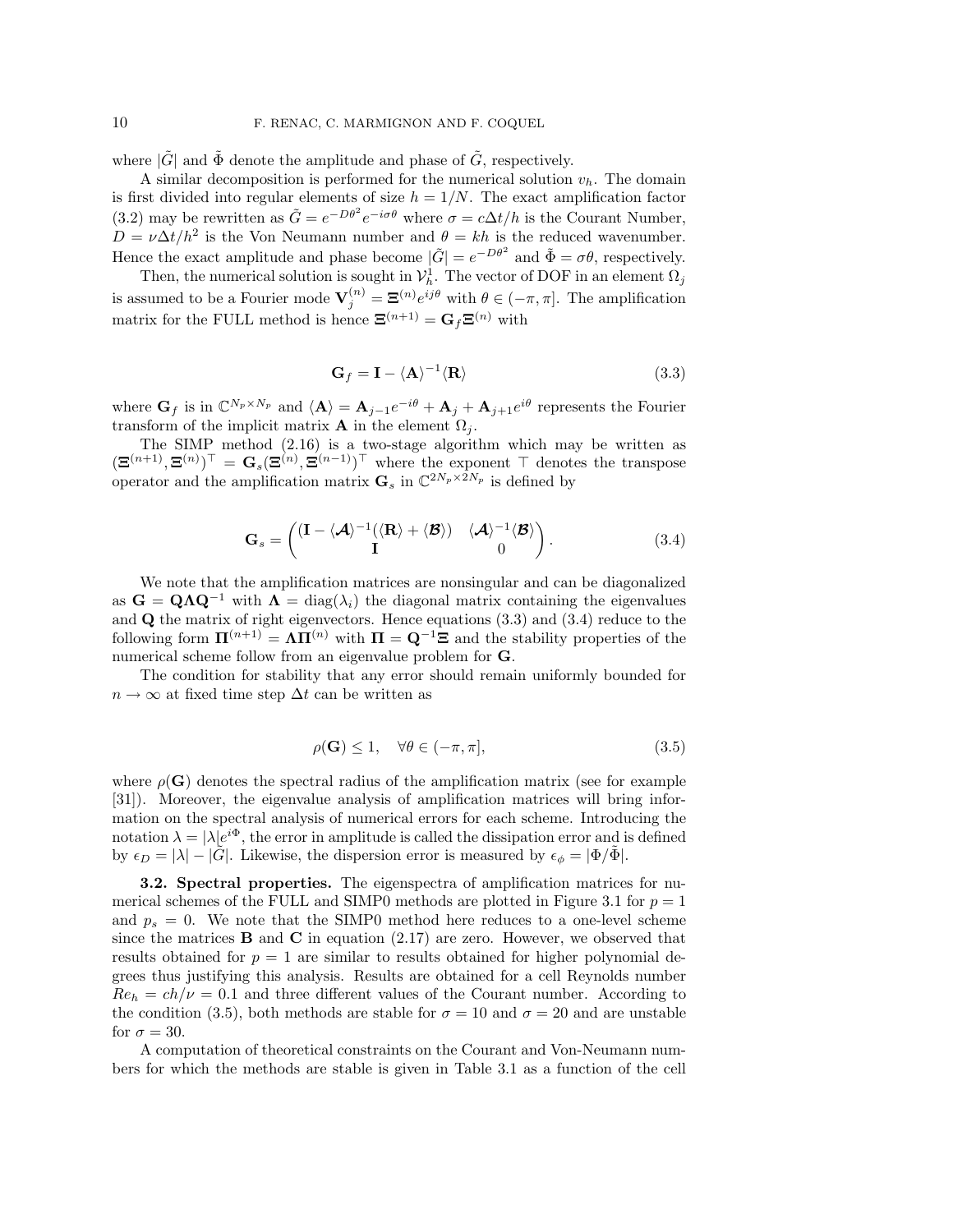

FIG. 3.1. Amplification matrix eigenspectra in the complex plane for  $p = 1$ ,  $Re_h = 0.1$  and  $\sigma = 10$  (thin lines),  $\sigma = 20$  (normal lines) and  $\sigma = 30$  (thick lines). The Von-Neumann number is set at  $D = \sigma/Re_h$ . The unit circle  $\mathcal{C}(0,1)$  in dashed grey denotes the stability domain.

Table 3.1 Stability limits for the FULL and SIMP0 methods with  $p = 1$ .

| <b>FULL</b>       | $Re_h = 0.01$ | $\sigma \leq 200.0$ | $D \leq 2 \times 10^4$   |
|-------------------|---------------|---------------------|--------------------------|
|                   | $Re_h = 0.1$  | $\sigma \leq 20.0$  | $D\leq 2\times 10^2$     |
|                   | $Re_h = 1$    | $\sigma \leq 2$     | $D \leq 2$               |
|                   | $Re_h = 5$    | $\sigma \leq 0.4$   | $D \le 8 \times 10^{-2}$ |
|                   | $Re_h = 7$    | unstable            | unstable                 |
| SIMP <sub>0</sub> | $Re_b = 0.01$ | $\sigma \leq 200.0$ | $D \leq 2 \times 10^4$   |
|                   | $Re_b = 0.1$  | $\sigma \leq 20.0$  | $D \leq 2 \times 10^2$   |
|                   | $Re_h = 1$    | $\sigma \leq 2$     | $D \leq 2$               |
|                   | $Re_b=5$      | $\sigma \leq 0.4$   | $D \le 8 \times 10^{-2}$ |
|                   | $Re_h = 7$    | unstable            | unstable                 |

Reynolds number. As expected the stability becomes restrictive for weakly viscous flow regimes. Moreover, results of Figure 3.1 and Table 3.1 indicate that there is no modification of the stability constraints due to the SIMP method.

Necessary conditions for stability of both FULL and SIMP0 methods for  $p = 1$ are derived in Appendix A and read

$$
\sigma Re_h \le 2 \quad \text{and} \quad Re_h \le 6. \tag{3.6}
$$

It is remarkable to note that every constraint in Table 3.1 is in agreement with above results making equation (3.6) a more tractable condition for stability of the numerical schemes. Setting  $Re_h = 6$  in the first condition, one recovers a classical CFL condition  $\sigma \leq 1/3$ . Rewriting equation (3.6) as a function of nondimensional time steps leads to  $\sigma \le \min\{(2D)^{1/2}, 6D\}$  and justify that both methods are designed for viscous flows since there is no limitation on the viscous time step. The stability conditions (3.6) should also be compared to the case of pure advection  $\nu = 0$  for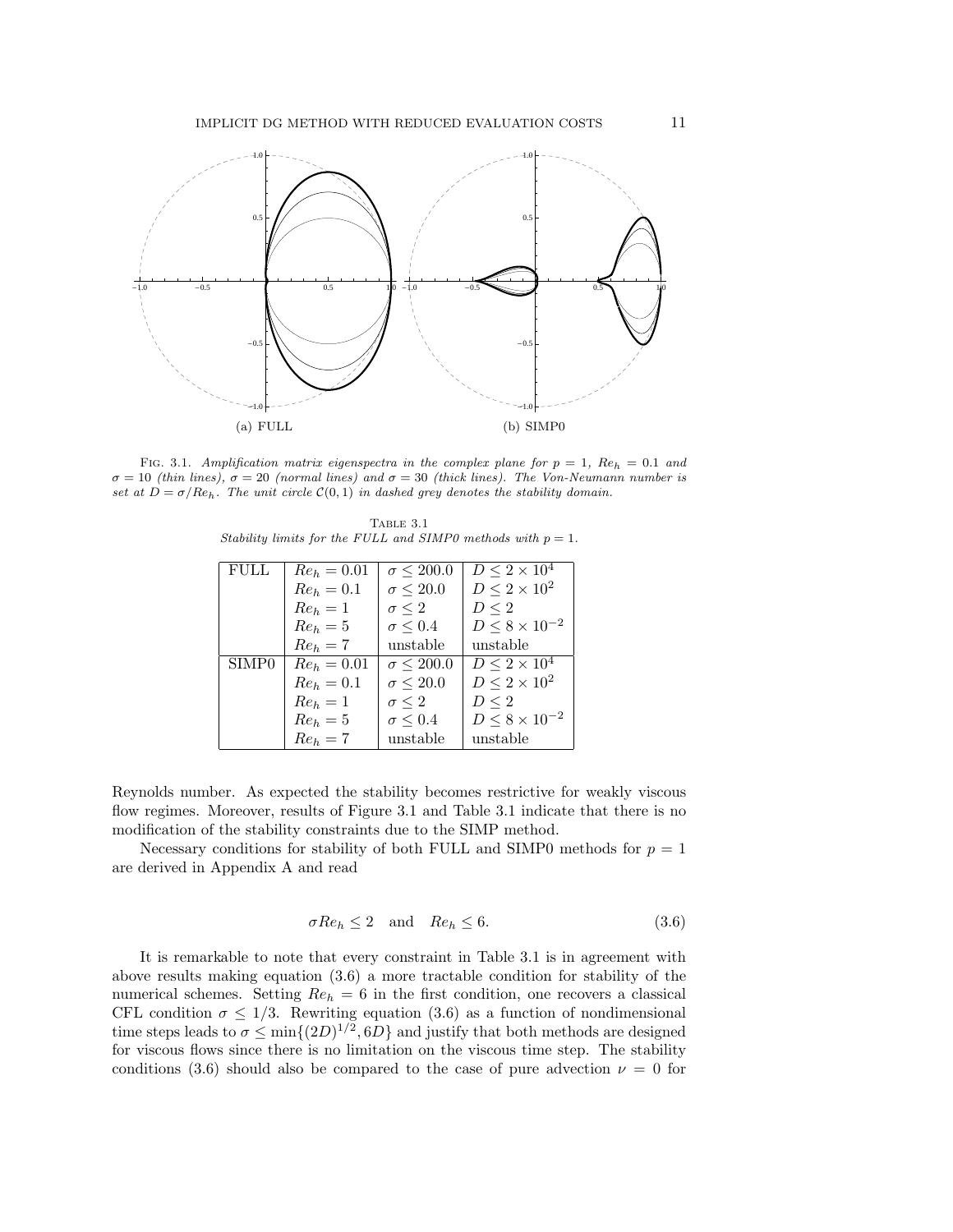which the numerical scheme is stable under the prohibitive condition  $\sigma \leq \mathcal{O}(h^{1/2})$ [10]. Moreover, numerical experiments have shown that for polynomials of degree p a Runge-Kutta method is necessary for an explicit time integration and that the CFL condition behaves as  $\sigma(p) \simeq \sigma(0)/(2p+1)$  [14]. The addition of viscosity therefore stabilizes the numerical scheme with an implicit time integration and present numerical experiments tend to show that there is no  $p$ -dependency of the stability condition (see § 4).

However, both eigenspectra in Figure 3.1 present important differences. The distributions of eigenvalues seem not to be affected by the simplification in the neighbourhood of  $\theta = 0$  where the stability condition (3.5) is violated, but are strongly modified for higher values of  $\theta$ . Moreover, some eigenvalues for the SIMP method have negative real parts and imaginary parts present lower amplitudes compared to the FULL method. An in-depth analysis of the eigenspectra is given in Figure 3.2 where the dispersion and dissipation errors are plotted as a function of the reduced wavenumber. We consider stable numerical schemes with  $\sigma = 10$  and two different cell Reynolds number values. The dispersion error  $\epsilon_{\phi}$  is a decreasing function of  $\theta$ and vanishes for short wavelengths, but it is strongly amplified in the limit of long wavelengths for the SIMP scheme and for the eigenvalue presenting negative real part in Figure 3.1. This latter effect is amplified as the Reynolds number is increased for the SIMP method, while it is independent of  $Re_h$  for the FULL method. The dissipation error  $\epsilon_D$  slightly increases with  $Re_h$  for the SIMP method in the limit of long wavelengths and does not tend to zero for short wavelengths. These characteristics will alter the damping properties of the SIMP scheme and its efficacy in reducing the error after a few iterations.

4. Numerical experiments. In this section we present three numerical experiments in 1D and 2D to illustrate the performances of the simplification of the implicit time discretization derived in § 2.4.

4.1. One-dimensional steady convection-diffusion equation. In this example, we let  $\Omega = [0, 1]$  and consider the following problem

$$
\frac{\partial u}{\partial x} - \frac{\partial^2 B(u)}{\partial x^2} = s(x) \quad \text{in (0,1)}
$$
\n(4.1)

with homogeneous Dirichlet boundary conditions  $u(0) = u(1) = 0$  and where  $B(u) =$  $\nu(e^u - 1)$  with  $\nu > 0$ . The forcing function s is chosen so that the exact solution is  $u(x) = \exp(\sin(2\pi x)/2\pi) - 1$ . The problem (4.1) is solved by using the method introduced in § 2. We first investigate the asymptotic accuracy of the DG discretization on a sequence of successively finer meshes. The domain is discretized with an uniform grid  $\Omega_h = \bigcup_{j=1}^N [(j-1)h, jh]$  with  $h = 1/N$ . Figure 4.1 displays the  $L^2$ -norm of the error  $e_h \equiv u - u_h$  as a function of grid spacing for polynomial degrees  $1 \le p \le 4$ and for the FULL and SIMP0 methods. Both schemes achieve optimal convergence  $||e_h||_2 \sim h^{p+1}$  as h tends to zero in agreement with the theoretical study of Arnold et al. [3]. Likewise, error levels are identical between both methods indicating that the implicit simplification does not alter the error of the numerical scheme at convergence. We recall that setting  $\Delta V^{(n+1)} = \Delta V^{(n)} = 0$  in the numerical schemes (2.11) and (2.16) of the FULL and SIMP methods, the numerical error satisfies the same condition  $\mathbf{R}(\mathbf{V}^{(n)})=0$ . The errors at convergence are therefore identical.

Next, We study the rate of convergence to steady state of the numerical solution. In Figures 4.2 and 4.3, the  $L^2$ -norm of the error is plotted as a function of the time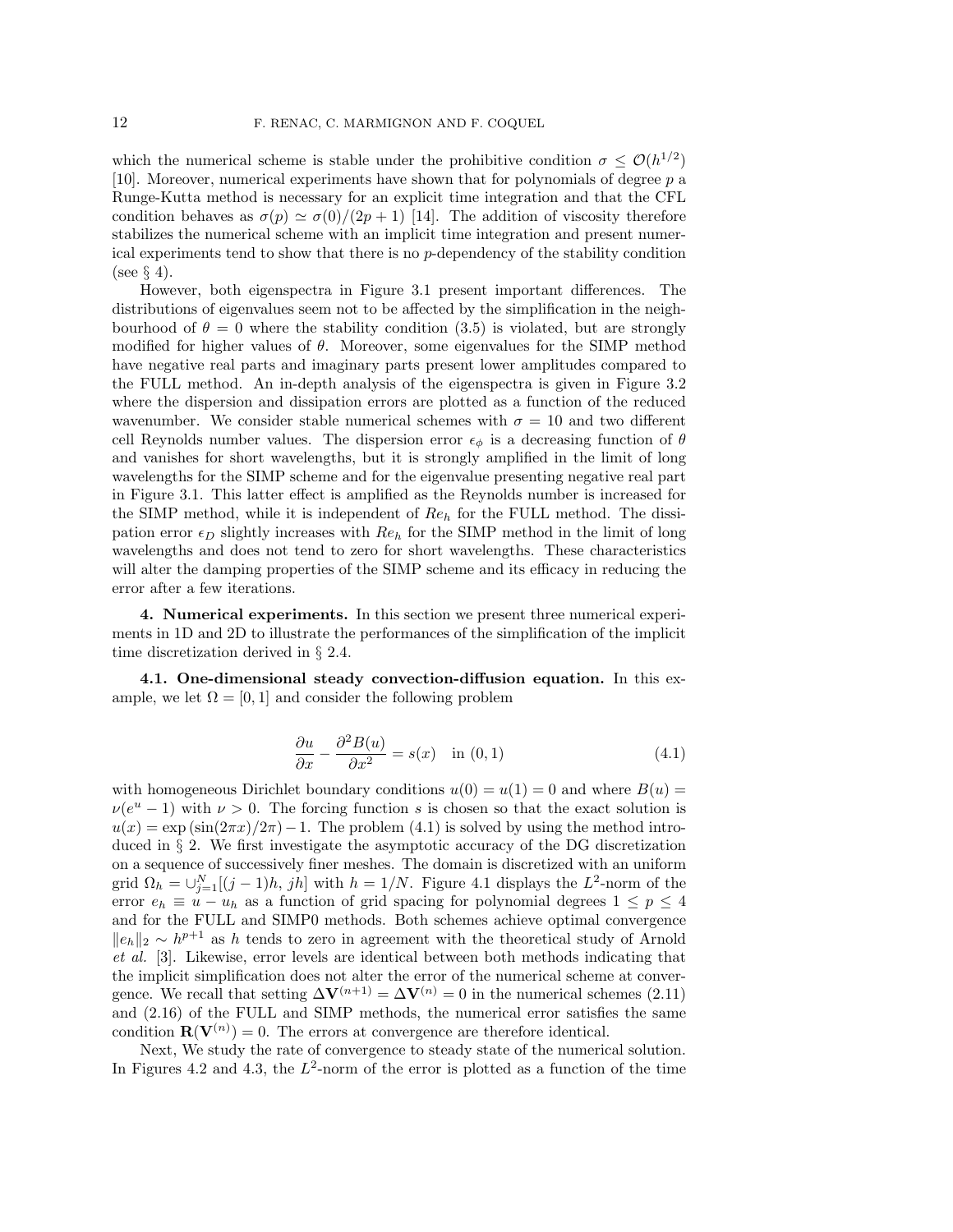

FIG. 3.2. Dispersion error (top) and dissipation error (bottom) for  $p = 1$ ,  $\sigma = 10$ ,  $Re_h = 0.01$ (continuous lines) and  $Re_h = 0.1$  (dashed lines).



Fig. 4.1. 1D steady convection-diffusion problem: convergence of the FULL and SIMP DG methods under mesh refinement. The thick lines indicate power laws  $||e_h||_2 \sim h^{p+1}$  for  $1 \le p \le 4$ .

iteration  $(n)$  and of the CPU time. Figure 4.2 analyzes the effects of the polynomial degree for a fixed Reynolds number  $Re_h = 0.1$  and a fixed grid, while mesh size effects with a fixed polynomial degree  $p = 3$  are illustrated in Figure 4.3. The parabolic term of equation  $(4.1)$  has been linearized by using entropy solutions (see  $\S 2.1$ ) so the offdiagonal blocks of the implicit matrix are constructed only once at the beginning of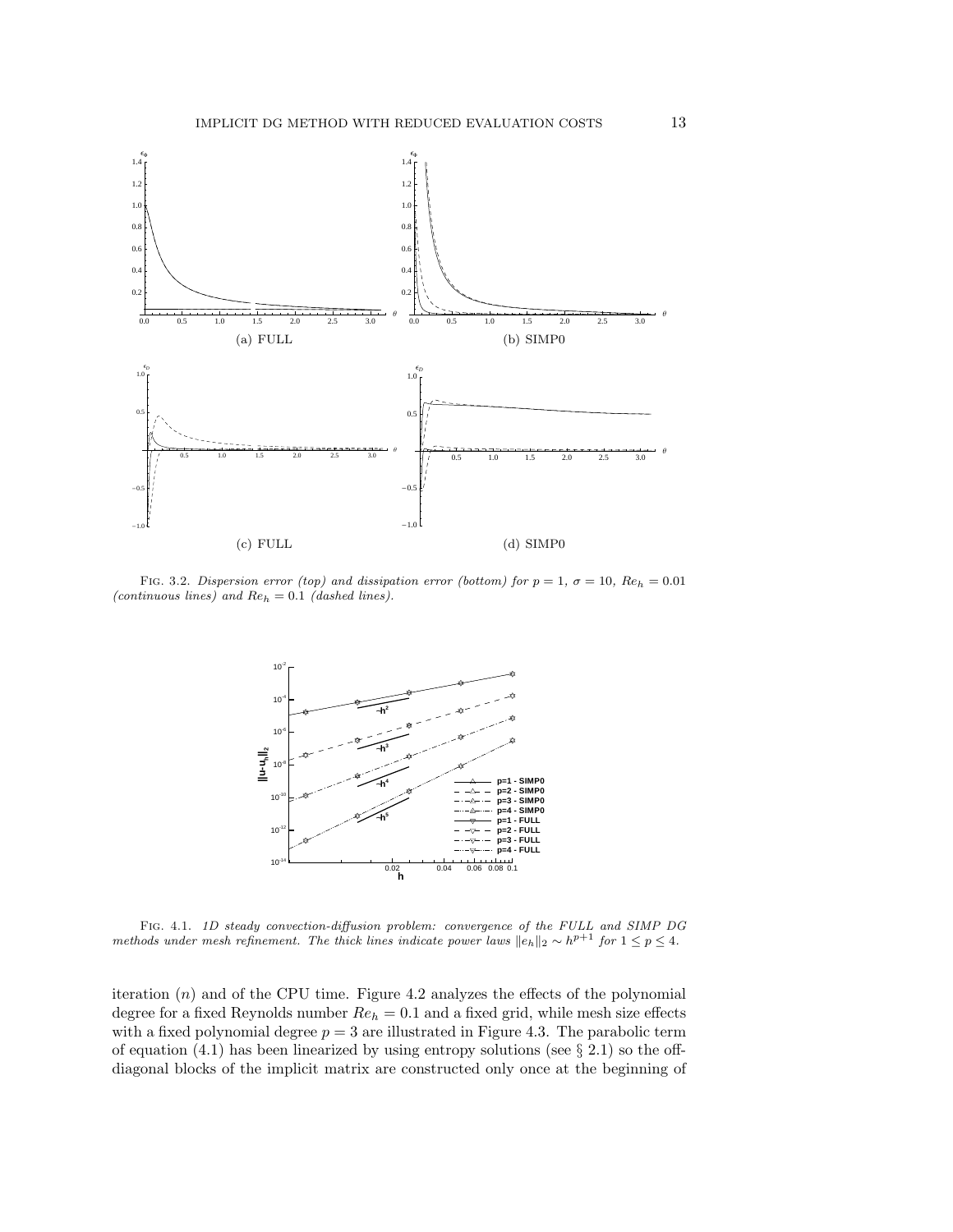

FIG. 4.2. 1D steady convection-diffusion problem: evolutions of the  $L^2$ -norm of the error  $e_h$  as a function of the number of iterations (left) and CPU time (right). Results are shown for numerical parameters  $Re_h = 0.1$ ,  $\sigma = 20$  and  $D = 200$  and for the FULL method (top) and SIMP0 method (bottom).

the computation. The diagonal blocks are evaluated at each time step to account for the time dependant mass matrix (2.13). The CPU time is initialized after the construction of off-diagonal blocks of the implicit matrix and evaluates the total time for the numerical resolution of the equation. Results with the simplified method are obtained for  $p_s = 0$  and are compared to results obtained with the FULL method. In Figure 4.2, we take the highest time step allowed by the stability analysis in  $\S$  3. In Figure 4.3, the nondimensional time steps  $\sigma$  and D are chosen so that the physical time step remains constant for the sequence of meshes. These choices ensure that a fair comparison between CPU time for all configurations can be made. We note that the necessary conditions (3.6) were seen to hold for every polynomial degree during the numerical experiments.

As illustrated in Figures 4.2(a) and 4.3(a), the rate of convergence of the FULL method is independent of the polynomial degree and of the number of discretization elements. This property is different from precedent observations where a block diagonal preconditioner was needed to obtain an optimal rate of convergence (i.e. independent of the total number of unknowns of the problem) for a linear symmetric elliptic problem solved with a conjugate gradient method [29]. The SIMP method keeps the  $h$ -independency but is seen to be slightly dependent on  $p$  as shown in Fig-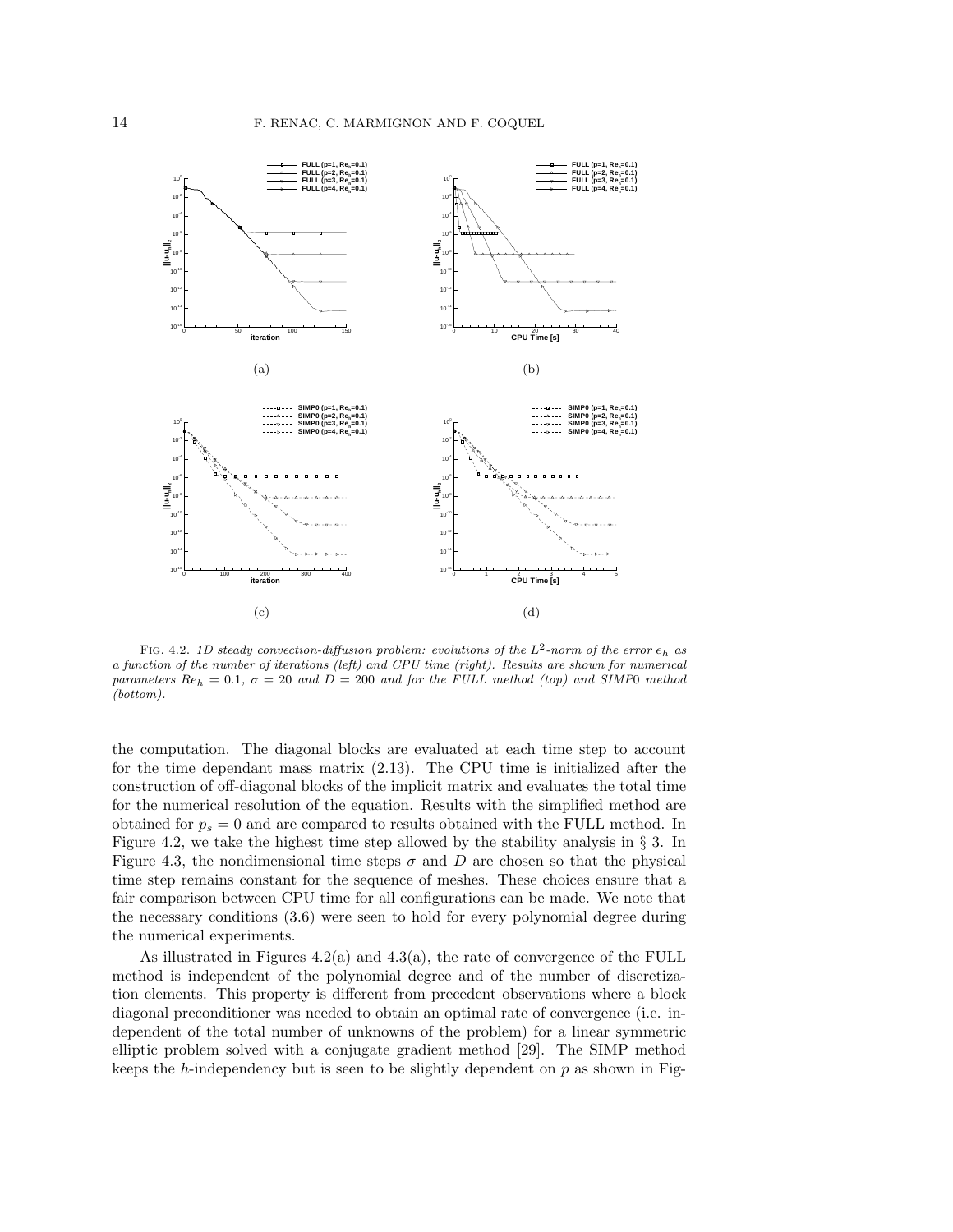

FIG. 4.3. 1D steady convection-diffusion problem: evolutions of the  $L^2$ -norm of the error as a function of the number of iterations (left) and CPU time (right). Results are shown for the FULL method (continuous lines) and for the SIMP0 method (dashed lines) while keeping the time step constant  $\Delta t = 2 \times 10^{-3}$  and a fixed polynomial degree  $p = 3$  (see Table 4.1 for details on numerical parameters).

ures 4.3(a) and 4.2(c), respectively. A comparison between Figures 4.2(a) and 4.2(c) indicates that, for a fixed polynomial degree  $p$ , the convergence to steady state solution needs more iterations for the SIMP0 method than for the FULL method. This lower rate of convergence per iteration may be attributed to the low damping properties of the SIMP0 method for a wide range of wavelength components of the error highlighted in § 3.2 for  $p = 1$ . In contrast, the SIMP0 method needs less CPU time to reach convergence (compare Figures  $(4.2(b,d))$ ) and is less dependent on the size of the problem as seen in Figures 4.2(d) and 4.3(b). As noted in  $\S 2.5$ , the SIMP0 algorithm requires fewer operations per time step than the FULL algorithm. The computationally more expensive operation is the matrix inversion and is indeed independent of the polynomial degree when  $p_s = 0$ .

These opposite effects promote the efficiency of the SIMP method for high polynomial degrees. In order to evaluate this efficiency, we define the speedup as the ratio between the CPU time needed to reach convergence with the FULL method and the CPU time for convergence with the SIMP method:

$$
speedup = \frac{CPU \ time(FULL)}{CPU \ time(SIMP)}.
$$

Table 4.1 indicates the speedups observed during numerical experiments for the 1D problem (4.1). Results for a fixed cell Reynolds number  $Re_h = 0.1$  come from Figure 4.2 and results for a fixed polynomial degree  $p = 3$  come from Figure 4.3. The saving in CPU time increases with the polynomial degree which may be associated to the increasing reduction in operation counts (see  $\S 2.5$  and Table 2.1). The speedup also increases with the number of discretization elements N and we conclude that the SIMP method results in significant cost savings for this application.

4.2. Two-dimensional steady convection-diffusion equation. In this second example, we consider the following problem in the square domain  $\Omega = [0, 1]^2$  with homogeneous Dirichlet boundary conditions: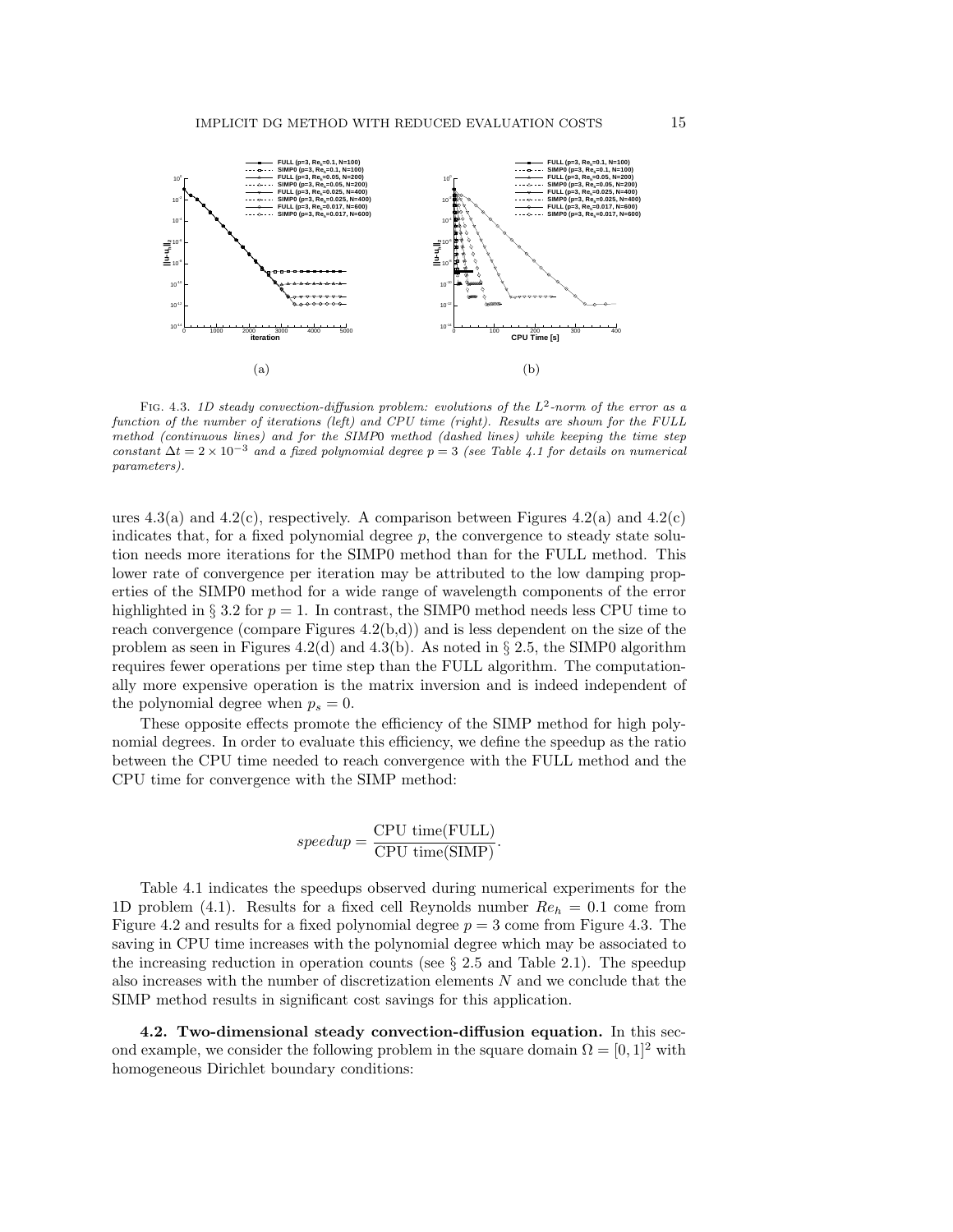| р              | $p_s$ | N   | $Re_h$ | $\sigma$ | D    | speedup |
|----------------|-------|-----|--------|----------|------|---------|
| 1              | 0     | 400 | 0.1    | 20       | 200  | 1.9     |
| $\overline{2}$ | 0     | 400 | 0.1    | 20       | 200  | 2.2     |
| 3              | 0     | 400 | 0.1    | 20       | 200  | 3.3     |
| 4              | 0     | 400 | 0.1    | 20       | 200  | 6.9     |
| 3              | 0     | 100 | 0.1    | 0.2      | 2.0  | 2.8     |
| 3              | 0     | 200 | 0.05   | 0.4      | 8.0  | 3.5     |
| 3              | 0     | 400 | 0.025  | 0.8      | 32.0 | 4.0     |
| 3              |       | 600 | 0.017  | 1.2      | 72.0 | 4.2     |

Table 4.1 1D steady convection-diffusion problem: speedups observed from experiments.

$$
\nabla \cdot (\mathbf{c}u) - \nabla \cdot (\mathbf{B}(u)\nabla u) = s(\mathbf{x}) \text{ in } (0,1)^2,
$$
 (4.2a)

$$
u(x,y) = 0 \qquad \text{on } \partial\Omega,\tag{4.2b}
$$

with  $\mathbf{B}(u) = \nu(e^u - 1)\mathbf{I}, \nu > 0$  and  $\mathbf{c} = (1, 1)^T$ . We choose s such that the exact solution of (4.2) reads

$$
u(x,y) = \exp\left(xy\left(1 - e^{-\frac{1-x}{\nu}}\right)\left(1 - e^{-\frac{1-y}{\nu}}\right)\right) - 1.
$$

We use partitions of  $\Omega$  built from an uniform grid of m-by-m squares split into a total of  $N = 2m^2$  isosceles triangles. The evolution of the L<sup>2</sup>-norm of the error  $e_h$ is plotted as a function of iteration and CPU time in Figures 4.4 and 4.5 where the effects of polynomial degree and mesh size are investigated, respectively. Table 4.2 summarizes the speedup values observed during these experiments. Results are similar to those obtained with the 1D problem (see  $\S 4.1$ ). The convergence rate per iteration of the FULL method is independent of N and p (Figures 4.4(a) and 4.5(a)), while it slightly increases with p but is independent of N for the SIMP method (Figures  $4.4(c)$ ) and  $4.5(a)$ ). As seen on Figures  $4.4(a,c)$ , the SIMP method needs more iterations to reach convergence than the FULL method. The application of the SIMP method with  $p_s = 0$  for  $1 \le p \le 3$  results in significant CPU time savings (compare Figures 4.4(b,d) and see Table 4.2). However, the SIMP method is seen to be unstable for  $p = 4$  and  $p_s = 0$ . Keeping modes up to  $p_s = 1$  and  $p_s = 2$  as low-order modes is here necessary to reach a faster convergence than the FULL method (see results in Table 4.2). We attribute this effect to the communication improvement between DOF in adjacent elements as  $p_s$  is increased. Neglecting the coupling between the lowest order mode  $p_s = 0$  and higher order modes slows down the convergence of the computation to steady state and may leads to an unstable numerical scheme. Keeping more low-order modes with  $p_s = 1$  and  $p_s = 2$  results in a lower saving in operation count of the SIMP algorithm. However, we note that the convergence properties are also improved as illustrated in Figure 4.4(c) and result in an increasing speedup of the SIMP method (see Table 4.2).

The overall efficiency of the SIMP method is therefore an increasing function of the polynomial degree. Furthermore, we observe in Figure 4.5(b) and Table 4.2 that the efficiency also increases with the number of elements, thereby confirming that the method is well suited to large-scale problems.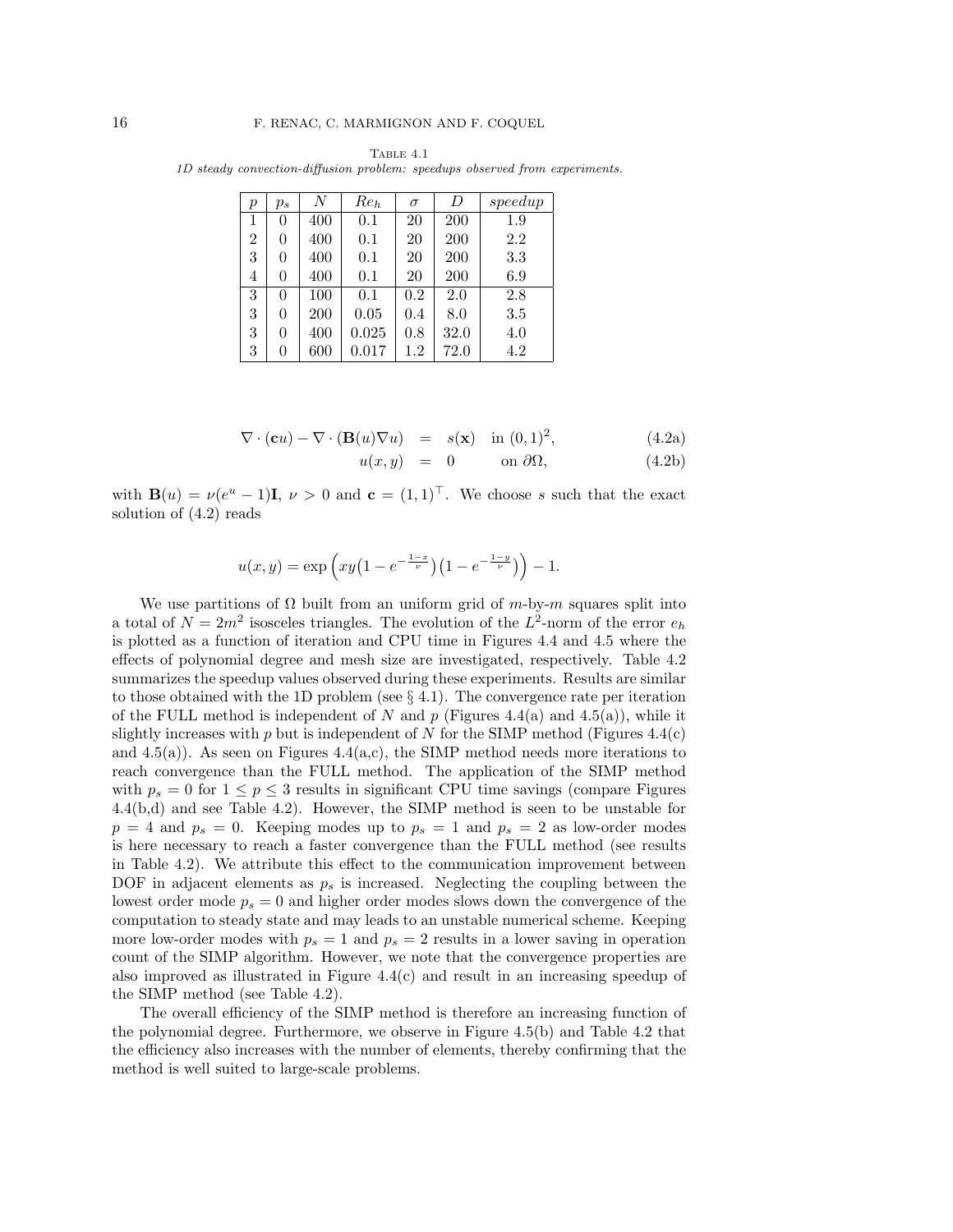

FIG. 4.4. 2D steady convection-diffusion problem: evolutions of the  $L^2$ -norm of the error as a function of the number of iterations (left) and CPU time (right). Results are shown for numerical parameters  $Re_h = 0.1$ ,  $\sigma = 10$  and  $D = 100$  and for the FULL method (top) and SIMP method (bottom).



FIG. 4.5. 2D steady convection-diffusion problem: evolutions of the  $L^2$ -norm of the error as a function of the number of iterations (left) and CPU time (right). Results are shown for the FULL method (continuous lines) and SIMP0 method (dashed lines) while keeping the time step constant  $\Delta t = 6 \times 10^{-3}$  and a fixed polynomial degree  $p = 3$  (see Table 4.2 for details on numerical parameters).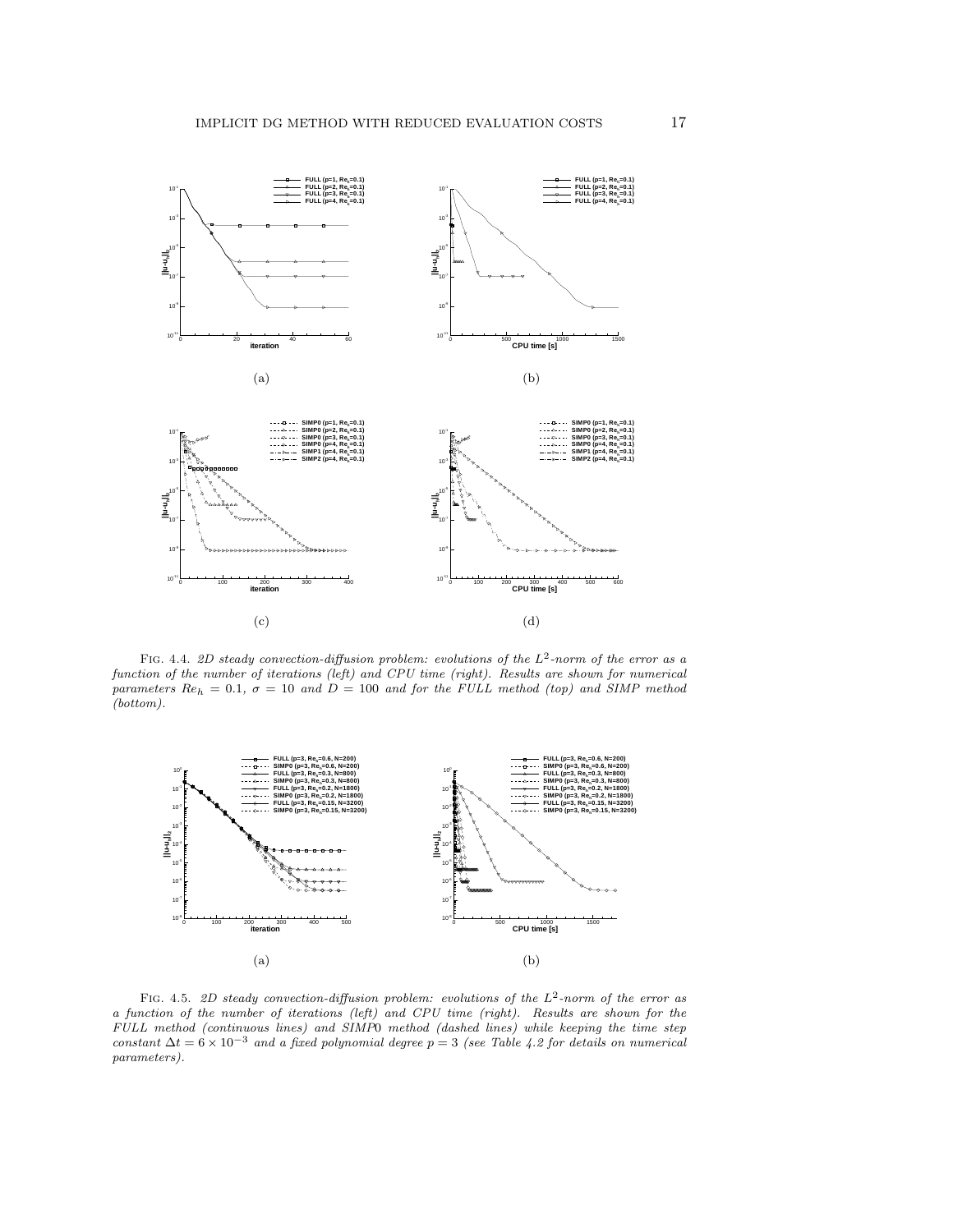| р              | $p_s$          | N    | $Re_h$ | $\sigma$ | D   | speedup |
|----------------|----------------|------|--------|----------|-----|---------|
| 1              | 0              | 3200 | 0.1    | 10       | 100 | 1.1     |
| $\overline{2}$ | $\theta$       | 3200 | 0.1    | 10       | 100 | 2.6     |
| 3              | $\theta$       | 3200 | 0.1    | 10       | 100 | 4.0     |
| 4              | 1              | 3200 | 0.1    | 10       | 100 | 2.3     |
| 4              | $\overline{2}$ | 3200 | 0.1    | 10       | 100 | 4.8     |
| 3              | $\Omega$       | 200  | 0.6    | 0.1      | 0.2 | 2.0     |
| 3              | $\theta$       | 800  | 0.3    | 0.2      | 0.7 | 3.0     |
| 3              | 0              | 1800 | 0.2    | 0.3      | 2.0 | 6.9     |
| 3              | 0              | 3200 | 0.15   | 0.4      | 2.7 | 9.4     |

Table 4.2 2D steady convection-diffusion problem: speedups observed from experiments.

#### 4.3. Two-dimensional unsteady convection-diffusion equation.

4.3.1. Problem formulation. In this third example, we aim at solving an unsteady problem with the SIMP method. Hence, we consider the following problem with periodic boundary conditions in  $\Omega = [0, 1]^2$ :

$$
u_t + \nabla \cdot (\mathbf{c}u) - \nabla \cdot (\mathbf{B}(u, \mathbf{x}) \nabla u) = s(\mathbf{x}, t) \quad \text{in } \Omega \times (0, T], \tag{4.3a}
$$

$$
u(x, y, 0) = u_0(\mathbf{x}) \quad \text{in } \Omega,
$$
 (4.3b)

$$
u(0, y, t) = u(1, y, t) \quad \forall y \in [0, 1], t \in (0, T], \quad (4.3c)
$$

$$
u(x,0,t) = u(x,1,t) \quad \forall x \in [0,1], t \in (0,T], \tag{4.3d}
$$

with axial advection  $\mathbf{c} = (c, 0)^{\top}$  and a nonlinear diffusion tensor of the form  $\mathbf{B}(u, \mathbf{x}) =$  $\nu(e^u - 1)\mathbf{C}(\mathbf{x})$  with  $\nu > 0$  and  $\mathbf{C}(\mathbf{x}) = (3 + \cos \pi y)/4\mathbf{I}$ , r denotes the distance from the centre of the square domain  $\Omega$ . The initial condition is a Gaussian pulse  $u_0(\mathbf{x}) =$  $e^{-r^2/R^2}/4$  with  $R = 1/7$  and we choose s such that the exact solution of (4.3) reads

$$
u(x, y, t) = \exp\left(e^{\frac{(x - \frac{1}{2} + cT)^2 + (y - \frac{1}{2})^2}{R^2} - 4\pi\nu t}\right) - 1.
$$

4.3.2. Pseudo-time stepping method. Since we are interested with an unsteady problem, we use the present method in conjunction with subiterations to advance equation (4.3a) in a time-accurate manner. We use entropy solutions  $v = U_u(u)$ introduced in  $\S 2.1$  and add a pseudo-time derivative to equation  $(4.3a)$ , one finally obtains

$$
v_{\tau} + u(v)_{t} + \nabla \cdot (\mathbf{c}u(v)) - \nabla \cdot (\mathbf{C}(\mathbf{x})\nabla v) = s(\mathbf{x}, t), \qquad (4.4)
$$

where  $\tau$  denotes the pseudo-time. The space-time discretization introduced in § 2 leads to the following linear system

$$
\mathbf{A}\Delta\mathbf{V}^{(n+1,m+1)} = -\mathbf{R}(\mathbf{V}^{(n+1,m)}) - \frac{1}{\Delta t}(\mathbf{U}(v_h^{(n+1,m)}) - \mathbf{U}(v_h^{(n)})),\tag{4.5}
$$

where  $(n + 1, m)$  denotes the iterate on pseudo time step  $(m)$  between the physical times steps (n) and  $(n + 1)$ . At steady-state, we have  $\mathbf{V}^{(n+1)} = \lim_{m \to \infty} \mathbf{V}^{(n+1,m)}$ .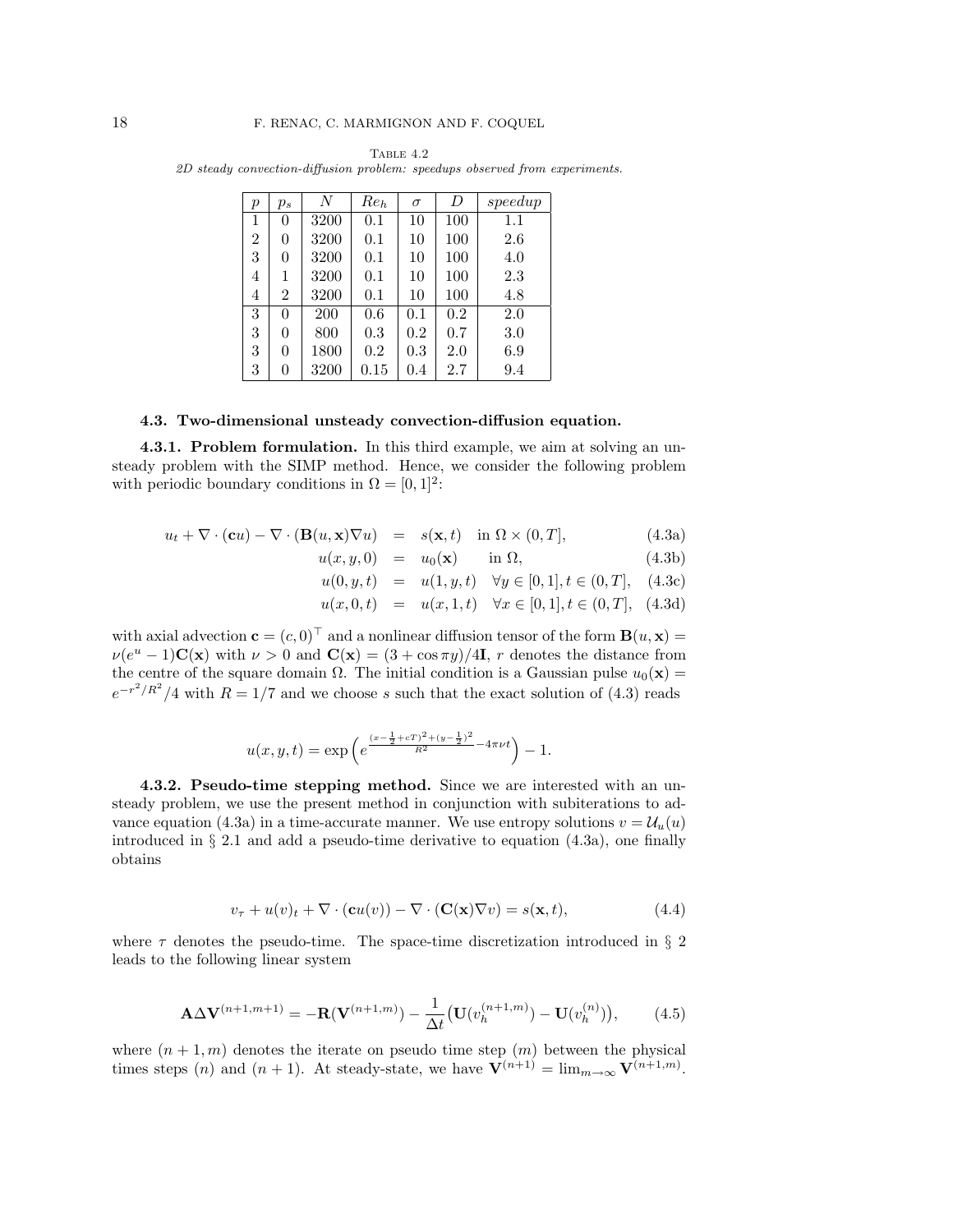|                | parameters |       | FULL method        |               | SIMP method |                  |       |  |
|----------------|------------|-------|--------------------|---------------|-------------|------------------|-------|--|
| $\mathcal{p}$  | $\sigma$   | D     | $  u - u_h  _{L2}$ | order         | $p_s$       | $  u-u_h  _{L2}$ | order |  |
| 1              | 10.0       | 100.0 | $0.34570E - 02$    |               | $\Omega$    | $0.34568E - 02$  |       |  |
| 1              | 5.0        | 50.0  | $0.15807E - 02$    | 1.13          | $\Omega$    | $0.15806E - 02$  | 1.13  |  |
| 1              | 2.5        | 25.0  | $0.69140E - 03$    | 1.19          | $\Omega$    | $0.69137E - 03$  | 1.19  |  |
| 1              | 1.25       | 12.5  | $0.27143E - 03$    | 1.35          | 0           | $0.27144E - 03$  | 1.35  |  |
| $\mathfrak{D}$ | 10.0       | 100.0 | $0.34570E - 02$    | $\frac{1}{2}$ | $\Omega$    | $0.34567E - 02$  |       |  |
| $\overline{2}$ | 5.0        | 50.0  | $0.15807E - 02$    | 1.13          | $\Omega$    | $0.15806E - 02$  | 1.13  |  |
| $\mathfrak{D}$ | 2.5        | 25.0  | $0.69142E - 03$    | 1.19          | $\Omega$    | $0.69147E - 03$  | 1.19  |  |
| $\mathfrak{D}$ | 1.25       | 12.5  | $0.27147E - 03$    | 1.35          | 0           | $0.27174E - 03$  | 1.35  |  |
| 3              | 10.0       | 100.0 | $0.34570E - 02$    |               | $\Omega$    | $0.34578E - 02$  |       |  |
| 3              | 5.0        | 50.0  | $0.15807E - 02$    | 1.13          | $\Omega$    | $0.15810E - 02$  | 1.13  |  |
| 3              | 2.5        | 25.0  | $0.69142E - 03$    | 1.19          | $\Omega$    | $0.69173E - 03$  | 1.19  |  |
| 3              | $1.25\,$   | 12.5  | $0.27147E - 03$    | 1.35          | 0           | $0.27171E - 03$  | 1.35  |  |

Table 4.3 2D unsteady convection-diffusion problem: convergence of the FULL and SIMP methods under time refinement and orders of accuracy. Computations were obtained with  $T = 2.5$  and  $Re_h = 0.1$ .

By  $\mathbf{U}(v_h^{(n+1,m)})$  $\binom{n+1,m}{h}$ , we denote the vector whose components are the projections of  $u(v_h^{(n+1,m)})$  $\binom{(n+1,m)}{h}$  in the discrete space  $\mathcal{V}_h^p$ . The implicit matrix **A** is now defined by

$$
\mathbf{A} = \frac{1}{\Delta \tau} \mathbf{N} + \frac{1}{\Delta t} \mathbf{M}^{(n+1,m)} + \mathbf{L}_{\mathbf{v}},
$$
(4.6)

where  $N = diag(N_1, ..., N_N)$  denotes the diagonal mass matrix whose entries for each block are  $(N_j)_{kl} = \int_{\Omega_j} \phi^k \phi^l d\mathbf{x}$ . Throughout this study, we use  $\Delta \tau / \Delta t = 100$ and stop the subiterations when the  $L^2$ -norm of the right-hand side of equation (4.5) is below than  $\epsilon = 10^{-4}$ .

4.3.3. Convergence acceleration. As a validation of the pseudo-time stepping integration, we first investigate the asymptotic accuracy of the time discretization for both methods under time step refinement. The accuracy under space refinement has been validated in § 4.1. To isolate the temporal convergence behaviour as much as possible, effects of spatial discretization errors are minimized by using a sufficiently refined mesh. Table 4.3 presents the  $L^2$ -norms of the error as a function of the nondimensional time step  $\sigma$  and of the polynomial degree as well as the observed order of accuracy. Results are shown for the FULL and SIMP methods. The observed orders of accuracy are in good agreement with their theoretical values. We note that the error is the same for both methods and this property was seen to hold for all experiments presented throughout this study so that the SIMP method may be used for the resolution of unsteady flow problems.

Table 4.4 presents the speedup as a function of the polynomial degree for a fixed Courant number and four cell Reynolds number values. Since we are interested in time-accurate solutions, the computations are carried out at a unit Courant number  $\sigma = 1$ . Therefore, as the time-step is reduced, the spatial mesh is refined correspondingly. We observe that the speedup is an increasing function of  $p$  and  $N$  in agreement with previous results. However, results show moderate CPU time savings for low polynomial degrees and coarse meshes. We note that the cell Reynolds number has a strong impact on the efficiency of the method. The speedup indeed increases for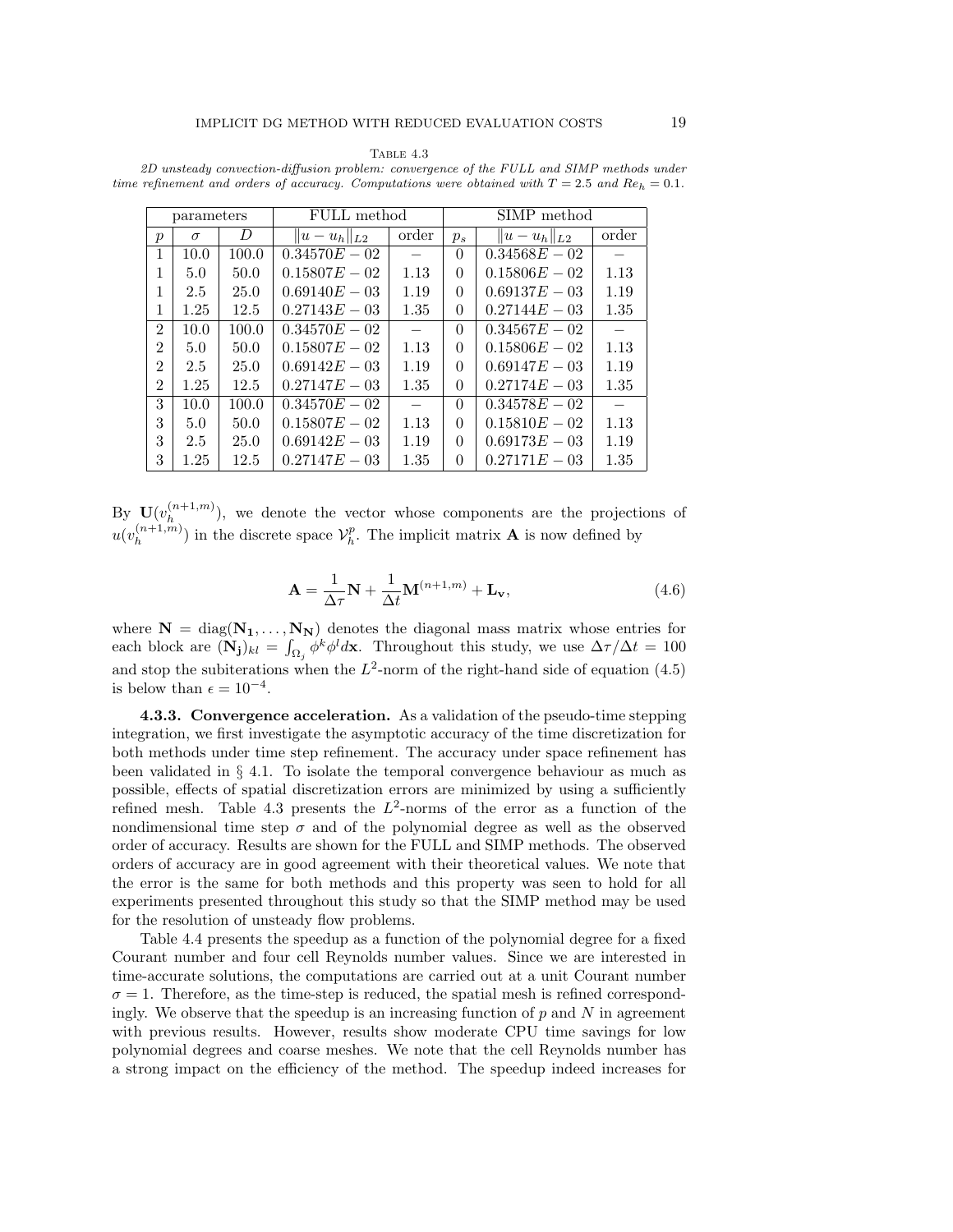TABLE  $4.4$ 

| 2D unsteady convection-diffusion problem: speedups observed from computations with $T = 2.5$ , |  |  |
|------------------------------------------------------------------------------------------------|--|--|
| $\sigma = 1, D = \sigma/Re_h$ with different values of the cell Reynolds number.               |  |  |

|                  |      | $Re_h = 2 \times 10^{-3}$ |         |                | $Re_h = 10^{-2}$ | $Re_h = 10^{-1}$ |         | $Re_h = 1$     |         |
|------------------|------|---------------------------|---------|----------------|------------------|------------------|---------|----------------|---------|
| $\boldsymbol{p}$ | N    | $p_s$                     | speedup | $p_s$          | speedup          | $p_s$            | speedup | $p_s$          | speedup |
| 1                | 200  | $\theta$                  | 2.1     | $\theta$       | 1.5              | $\theta$         | $1.6\,$ | $\Omega$       | $1.6\,$ |
| 1                | 800  | $\theta$                  | 1.8     | $\theta$       | 1.4              | 0                | $1.3\,$ | $\theta$       | 1.2     |
| 1                | 1800 | $\theta$                  | 1.7     | $\theta$       | 1.2              | 0                | 1.3     | $\theta$       | 1.1     |
| 1                | 3200 | $\theta$                  | 1.5     | 0              | 1.2              | 0                | $1.2\,$ | $\theta$       | 1.1     |
| $\overline{2}$   | 200  | $\theta$                  | $1.6\,$ | $\theta$       | 1.2              | $\theta$         | 1.2     | 1              | 1.3     |
| $\overline{2}$   | 800  | $\Omega$                  | 1.4     | $\theta$       | $1.2\,$          | $\Omega$         | 1.3     | 1              | 1.4     |
| $\overline{2}$   | 1800 | $\Omega$                  | 1.6     | $\theta$       | 1.3              | $\Omega$         | 1.2     | 1              | 1.3     |
| $\overline{2}$   | 3200 | $\theta$                  | 2.5     | $\theta$       | 1.9              | $\theta$         | 1.7     | 1              | 1.4     |
| 3                | 200  | $\theta$                  | 2.2     | 1              | 1.7              | 1                | 1.6     | 1              | 1.5     |
| 3                | 800  | $\Omega$                  | 2.7     | 1              | 1.8              | 1                | 1.8     | 1              | 1.4     |
| 3                | 1800 | $\Omega$                  | 5.2     | 1              | 3.7              | 1                | 2.8     | 1              | 1.9     |
| 3                | 3200 | $\theta$                  | 11.1    | 1              | 4.0              | 1                | 2.8     | 1              | 1.8     |
| $\overline{4}$   | 200  | $\mathcal{D}$             | 1.4     | $\overline{2}$ | 1.3              | $\overline{2}$   | 1.6     | $\overline{2}$ | 1.7     |
| 4                | 800  | $\overline{2}$            | 4.5     | $\overline{2}$ | 4.4              | $\overline{2}$   | 5.6     | $\overline{2}$ | 3.9     |
| 4                | 1800 | 2                         | 7.1     | $\overline{2}$ | 7.4              | $\overline{2}$   | 7.3     | $\overline{2}$ | 9.4     |
| 4                | 3200 | $\overline{2}$            | $5.6\,$ | $\overline{2}$ | 13.3             | $\overline{2}$   | 5.7     | $\overline{2}$ | 3.9     |

diffusion dominated problems  $Re_h \ll 1$  and achieves very high values for high polynomial degrees  $p \geq 3$ . In contrast, the efficiency of the method decreases when the convection becomes significant. In particular, for polynomial degrees  $p = 2$  and  $p = 3$ and  $Re_h = 1$  the method SIMP0 converges slower than the FULL method and we need to use a SIMP1 method leading to lower speedup than those observed for lower  $Re_h$  values. We attribute this effect to the worsening of the damping properties of the SIMP numerical scheme when increasing  $Re_h$  as highlighted in Figure 3.2(d). We expect that this effect is amplified as the polynomial degree is increased. Moreover, the SIMP1 method achieves higher speedups than the SIMP0 method for  $p = 3$  and  $Re_h = 0.1$  or  $Re_h = 0.01$ . We did not observe this effect in experiments on the steady flow problems (see Tables 4.1 and 4.2) where the SIMP0 method was seen to be faster for  $p = 3$ ,  $Re_h = 0.1$  and  $\sigma = 10$ . These results indicate that the SIMP method needs lower  $p_s$  values for higher time steps.

5. Concluding remarks. An efficient and robust time integration procedure has been successfully applied to nonlinear convection-diffusion equations. We have used an explicit-implicit time discretization in which the convective term is treated explicitly and the diffusive term implicitly. The method aims at simplifying the implicit problem based on an uncoupling between DOF in the discretization element and high-order DOF in adjacent elements. At each time step, this simplification allows the decomposition of the numerical resolution of the underlying algebraic system into two stages: first an implicit problem is solved for the low-order modes only, then higher-order modes are locally reconstructed. This method keeps the locality of the DG discretization and simplifies the task of solving the algebraic system. In terms of CPU time, numerical experiments demonstrate an acceleration of convergence of the numerical solution with an iterative algorithm. The method becomes significantly faster for large number of elements and high polynomial degree. Likewise, this method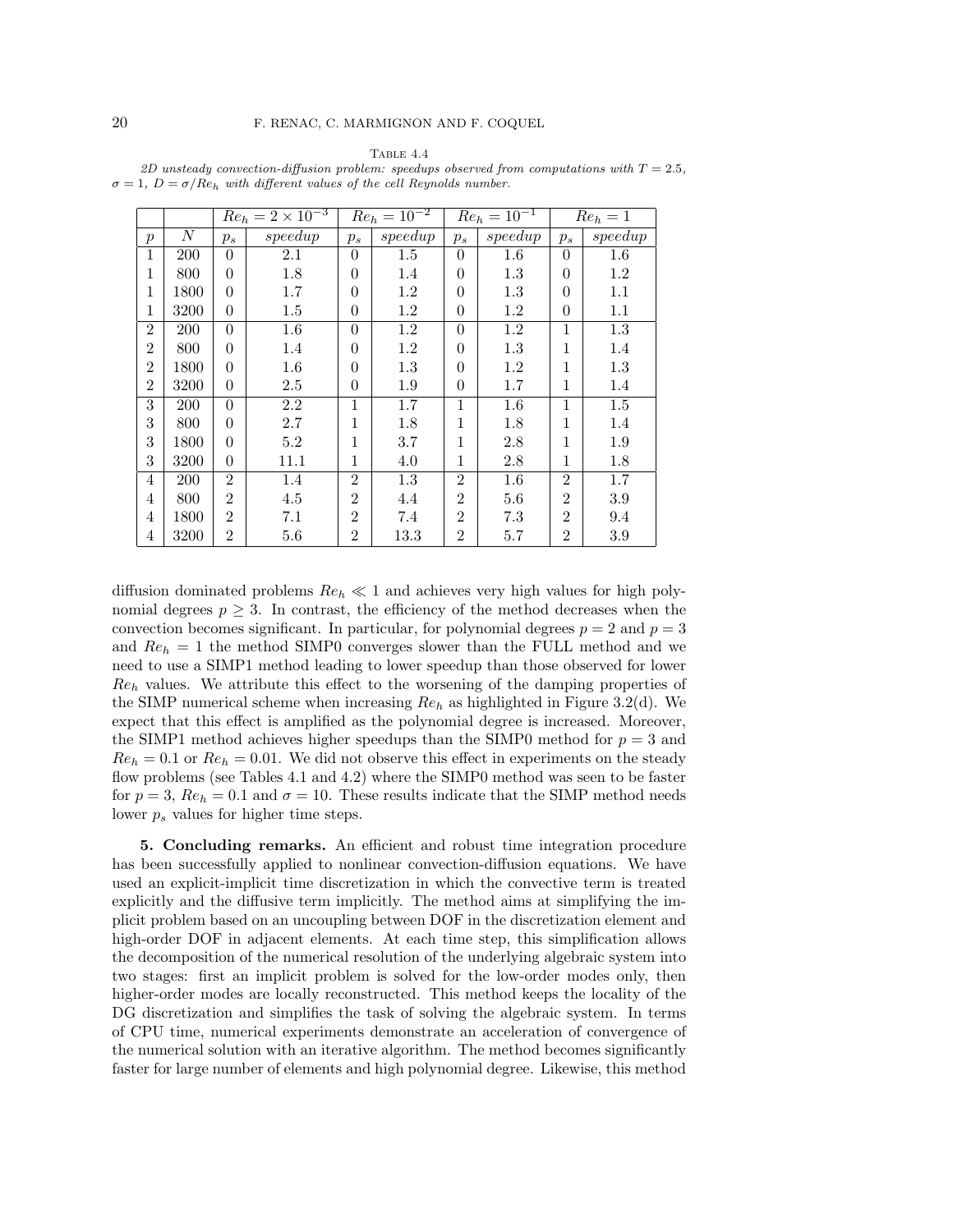is well suited to steady and unsteady flow problems by using a pseudo-time stepping method. Cell Reynolds number effects are assessed and indicate a better efficiency of the method when applied to diffusion dominated flow problems.

These results suggest the use of this method in diffusion dominated flow regions such as boundary layers. This would allow for a significant reduction in computational cost in these regions, where the Von-Neumann condition becomes the most restrictive on the time step. We note that a coupled use of FULL and SIMP methods in different flow regions is easy to implement. The extension of the method to multidimensional problems and to systems of conservation laws is straightforward but its efficiency must yet be analyzed. In particular, it should be clarified to what extent the method can be generalized to convection dominated flows. Moreover, even though the method has been introduced in the context of a BR2 discretization it can be easily applied to other viscous term discretizations [4, 13, 28, 37]. The method has already been successfully applied to the BR1 discretization of a linear elliptic equation [16]. Finally, a theoretical analysis of the coupling between DOF in adjacent elements must be carried out and may help in the construction of convergence acceleration algorithms.

Appendix. In this appendix, we prove the necessary conditions (3.6) for stability of the FULL and SIMP0 methods with polynomials of degree  $p = 1$ .

Let  $sp(\mathbf{G}_f) = {\lambda_{1,f}, \lambda_{2,f}}$  be the spectrum of the amplification matrix (3.3) for the FULL scheme. A general analysis of spectral radii of both amplification matrices is a tedious task. Instead, a Taylor series of eigenvalues up to second-order in the neighbourhood of  $\theta = 0$  gives

$$
\begin{array}{rcl} \lambda_{1,f} & = & 1 + i\sigma\theta - D\theta^2 + \mathcal{O}(\theta^3), \\[2ex] \lambda_{2,f} & = & \frac{1 + 6\sigma}{1 + 36D} - \frac{3i\sigma\theta}{1 + 36D} - \frac{(\sigma + 3D(6\sigma - 1))\theta^2}{(1 + 36D)^2} + \mathcal{O}(\theta^3). \end{array}
$$

According to equation (3.5), the stability condition  $|\lambda_{1,f}| \leq 1$  on the first eigenvalue imposes  $\partial^2 |\lambda_{1,f}| / \partial \theta^2|_{\theta=0} = 2(\sigma^2 - 2D) \leq 0$ . A necessary condition for the second eigenvalue reads  $|\lambda_{2,f}|_{\theta=0} = (1+6\sigma)/(1+36D) \leq 1$ . Hence, a necessary condition for stability of the FULL method may be written as

$$
\sigma Re_h \le 2 \quad \text{and} \quad Re_h \le 6.
$$

As pointed out in § 3.2, the SIMP0 method for  $p = 1$  reduces to a one-level scheme. A Taylor series of the amplification matrix (3.4) eigenvalues  $sp(\mathbf{G}_s) = {\lambda_{1,s}, \lambda_{2,s}}$  in the neighbourhood of  $\theta = 0$  reads

$$
\lambda_{1,s} = 1 + i\sigma\theta - D\theta^2 + \mathcal{O}(\theta^3),
$$
  
\n
$$
\lambda_{2,s} = \frac{1 - 12D + 6\sigma}{1 + 24D} - \frac{3i\sigma\theta}{1 + 24D} - \frac{(3D(1 + 12D) - \sigma(1 + 6D))\theta^2}{(1 + 24D)^2} + \mathcal{O}(\theta^3),
$$

and the stability conditions on both eigenvalues read  $2(\sigma^2 - 2D) \le 0$  and  $(1 - 12D +$  $(6\sigma)/(1+24D) \leq 1$ . Hence, one recovers the same necessary conditions (3.6) as those derived for the FULL method.

#### **REFERENCES**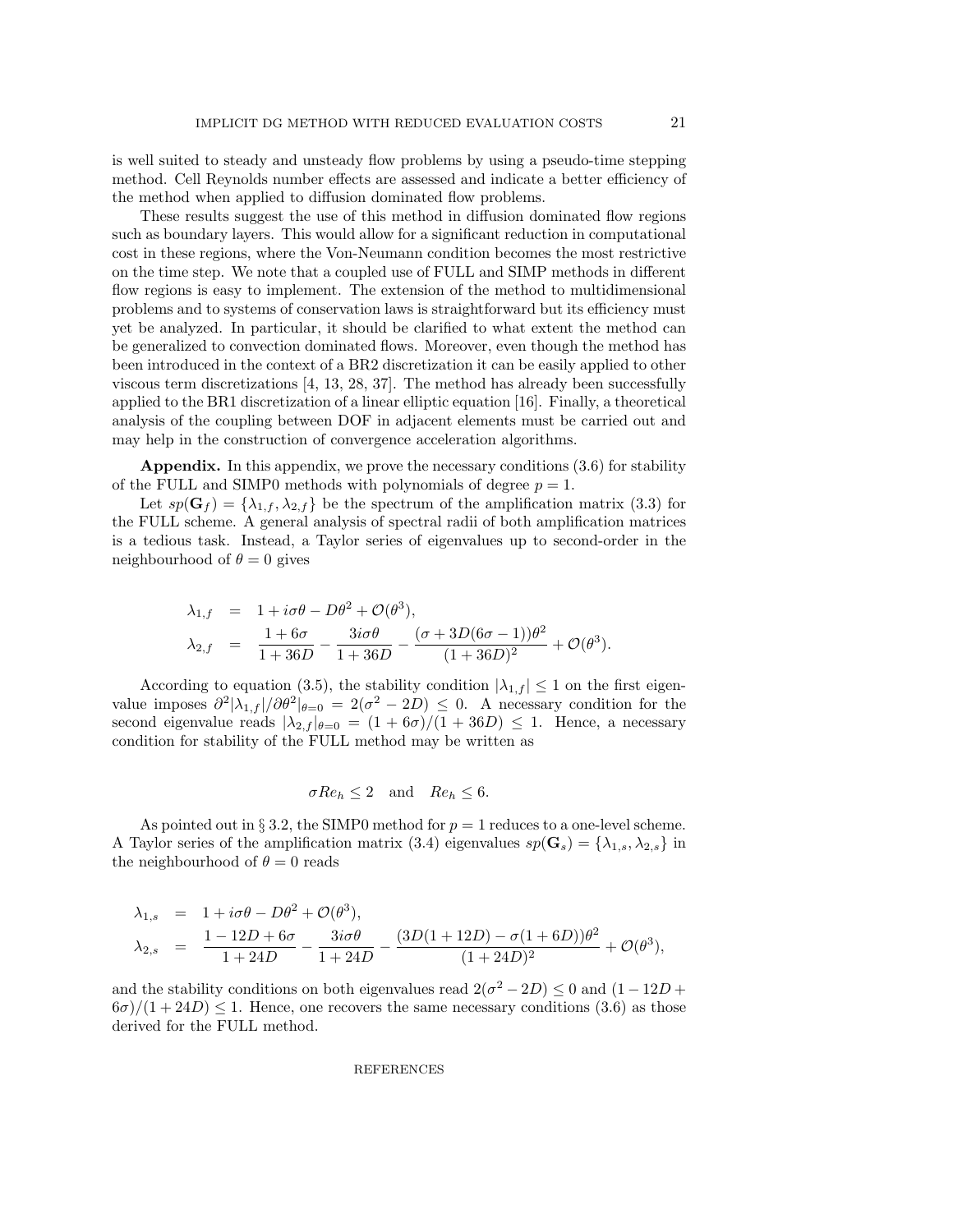- [1] H. W. ALT AND S. LUCKHAUS, Quasilinear elliptic-parabolic differential equations, Math. Z., 183 (1983), pp. 311–341.
- [2] J.-B. APOUNG KAMGA AND B. DESPRÉS, CFL condition and boundary conditions for DGM approximation of convection-diffusion, SIAM J. Numer. Anal., 44 (2006), pp. 2245–2269.
- [3] D. N. ARNOLD, F. BREZZI, B. COCKBURN AND L. D. MARINI, Unified analysis of discontinuous Galerkin methods for elliptic problems, SIAM J. Numer. Anal., 39 (2002), pp. 1749–1779.
- [4] F. Bassi and S. Rebay, A high-order accurate discontinuous finite element method for the numerical solution of the compressible Navier-Stokes equations, J. Comput. Phys., 131 (1997), pp. 267–279.
- [5] F. BASSI, S. REBAY, G. MARIOTTI, S. PEDINOTTI AND M. SAVINI, A High-order accurate discontinuous finite element method for inviscid and viscous turbomachinery flows, In proceedings of the 2nd European Conference on Turbomachinery Fluid Dynamics and Thermodynamics, R. Decuypere, G. Dibelius (eds.), Antwerpen, Belgium, 1997.
- [6] F. Bassi, A. Crivellini, S. Rebay and M. Savini, Discontinuous Galerkin solution of the Reynolds-averaged Navier-Stokes and  $k - \omega$  turbulence model equations, Comput. Fluids, 34 (2005), pp. 507–540.
- [7] F. Bassi and S. Rebay, Numerical evaluation of two discontinuous Galerkin methods for the compressible Navier-Stokes equations, Int. J. Numer. Methods Fluids, 40 (2002), pp. 197– 202.
- [8] C. E. BAUMANN AND J. T. ODEN, A discontinuous hp finite element method for the Euler and Navier-Stokes equations, Int. J. Numer. Methods Fluids, 31 (1999), pp. 79–95.
- [9] M. Borrel and J. Ryan, A new discontinuous Galerkin method for the Navier-Stokes equations, Lecture Notes in Comp. Sci. and Eng., 76 (2011), pp. 373–381.
- [10] G. CHAVENT AND B. COCKBURN, The local projection  $P^0P^1$ -discontinuous Galerkin finite element method for scalar conservative laws, M2AN Math. Model. Anal. Numer., 23 (1989), pp. 565–592.
- [11] I. CHOQUET, P. DEGOND AND B. LUCQUIN-DESREUX, A hierarchy of diffusion models for partially ionized plasmas, Discrete and Continuous Dynamical Systems - Series B, 8 (2007), pp. 735–772.
- [12] B. Cockburn and C. W. Shu, TVB Runge-Kutta local projection discontinuous Galerkin finite element method for scalar conservation laws II: general framework, Math. Comp., 52 (1989), pp. 411–435.
- [13] B. COCKBURN AND C. W. SHU, The local discontinuous Galerkin method for time-dependent convection-diffusion systems, SIAM J. Numer. Anal., 35 (1998), pp. 2440–2463.
- [14] B. COCKBURN AND C. W. SHU, Runge-Kutta discontinuous Galerkin methods for convectiondominated problems, J. Sci. Computing, 16 (2001), pp. 173–261.
- [15] C. M. DAFERMOS, *Hyperbolic Conservation Laws in Continuum Physics, 3rd ed.*, Springer, 2010.
- [16] T. DAIRAY, Développement et évaluation d'une méthode implicite à coût réduit appliquée aux schémas de type Galerkin discontinu, MSc Thesis, ONERA, 2010.
- [17] P. DEGOND, S. GÉNIEYS AND A. JÜNGEL, Symmetrization and entropy inequality for general diffusion equations, C. R. Acad. Sci., 325 (1997), pp. 963–968.
- [18] L. T. DIOSADY AND D. L. DARMOFAL, Preconditioning methods for discontinuous Galerkin solutions of the Navier-Stokes equations, J. Comput. Phys., 228 (2009), pp. 3917–3935.
- $[19]$  V. Doletsii, On the discontinuous Galerkin method for the numerical solution of the Navier-Stokes equations, Int. J. Numer. Methods Fluids, 45 (2004), pp. 1083–1106.
- [20] V. DOLEJŠÌ, M. FEISTAUER AND C. SCHWAB, On discontinuous Galerkin methods for nonlinear convection-diffusion problems and compressible flow, Math. Bohem., 127 (2002), pp. 163– 179.
- [21] V. DOLEJŠÌ, Semi-implicit interior penalty discontinuous Galerkin methods for viscous compressible flows, Commun. Comput. Phys., 4 (2008), pp. 231–274.
- [22] V. DOLEJŠÌ, M. HOLK AND J. HOZMAN, *Efficient solution strategy for the semi-implicit dis*continuous Galerkin discretization of the Navier-Stokes equations, J. Comput. Phys., In Press, 2010.
- [23] M. DUBINER, Spectral methods on triangles and other domains, SIAM J. Sci. Comput., 6 (1991), pp. 345–390.
- [24] A. Ern, A. F. Stephansen and P. Zunino, A Discontinuous Galerkin method with weighted averages for advection–diffusion equations with locally small and anisotropic diffusivity, IMA J. Numer. Anal., 29 (2009), pp. 235–256.
- [25] K. J. FIDKOWSKI, T. A. OLIVER, J. LU AND D. L. DARMOFAL, p-Multigrid solution of highorder discontinuous Galerkin discretizations of the compressible Navier-Stokes equations, J. Comput. Phys., 207 (2005), pp. 92–113.